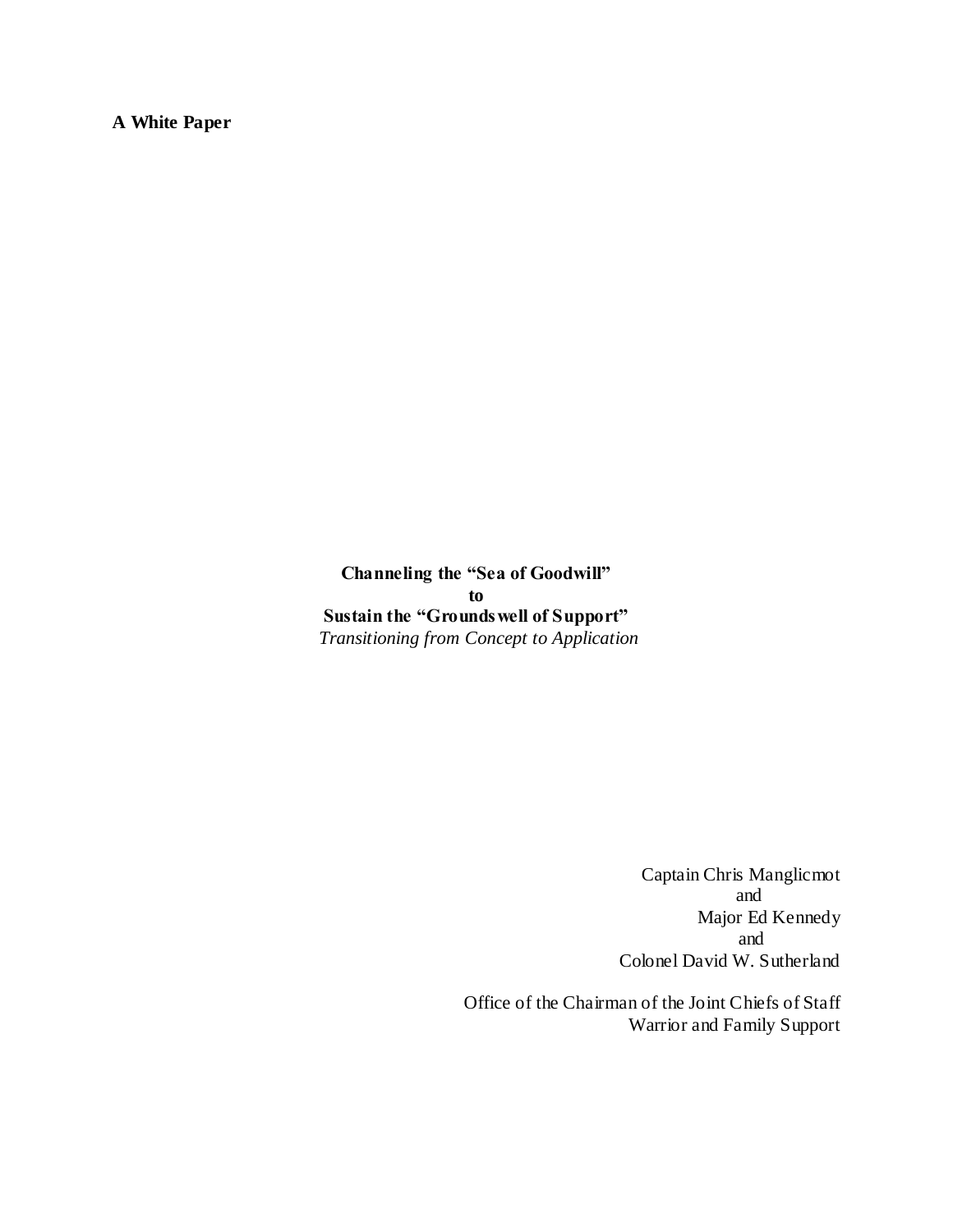# **TABLE OF CONTENTS**

| <b>METHODS TO SUSTAIN THE "GROUNDSWELL OF SUPPORT"  13</b>        |  |
|-------------------------------------------------------------------|--|
|                                                                   |  |
|                                                                   |  |
|                                                                   |  |
|                                                                   |  |
|                                                                   |  |
|                                                                   |  |
|                                                                   |  |
|                                                                   |  |
|                                                                   |  |
|                                                                   |  |
|                                                                   |  |
|                                                                   |  |
|                                                                   |  |
|                                                                   |  |
| ADDITIONAL MODELS FOR SUSTAINING THE "GROUNDSWELL OF SUPPORT"     |  |
|                                                                   |  |
|                                                                   |  |
|                                                                   |  |
|                                                                   |  |
|                                                                   |  |
|                                                                   |  |
| THE NATION-WIDE NETWORK OF SUPPORT FOR VETERANS AND FAMILIES . 27 |  |
|                                                                   |  |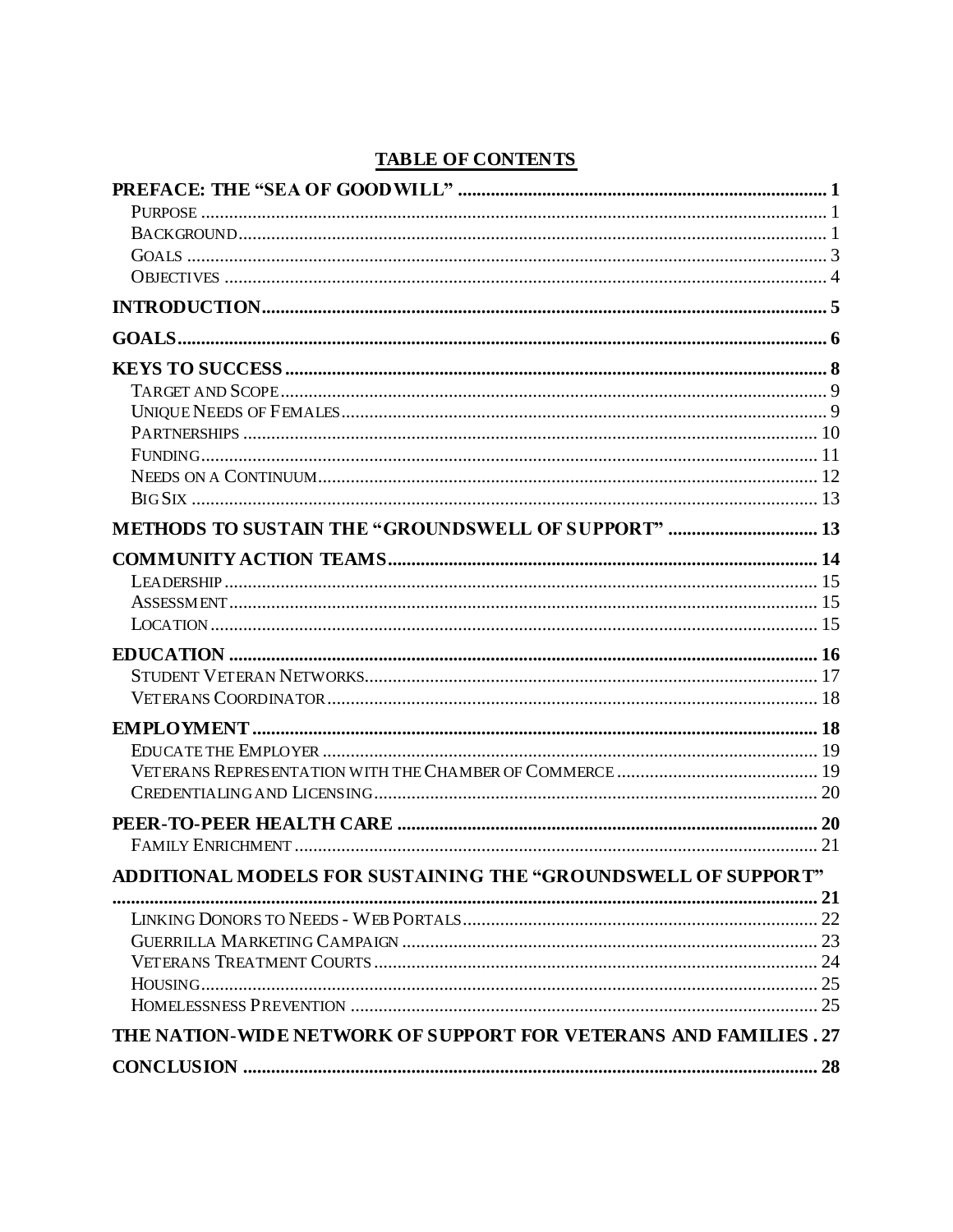# **TABLE OF FIGURES**

| FIGURE 1: MODEL OF EXCELLENCE   |    |
|---------------------------------|----|
| <b>FIGURE 2: FOCUS</b>          |    |
| FIGURE 3: THE BIG SIX           |    |
| FIGURE 4: COMMUNITY ACTION TEAM | 14 |

# **APPENDICES**

APPENDIX A: INNOVATIVE EXAMPLES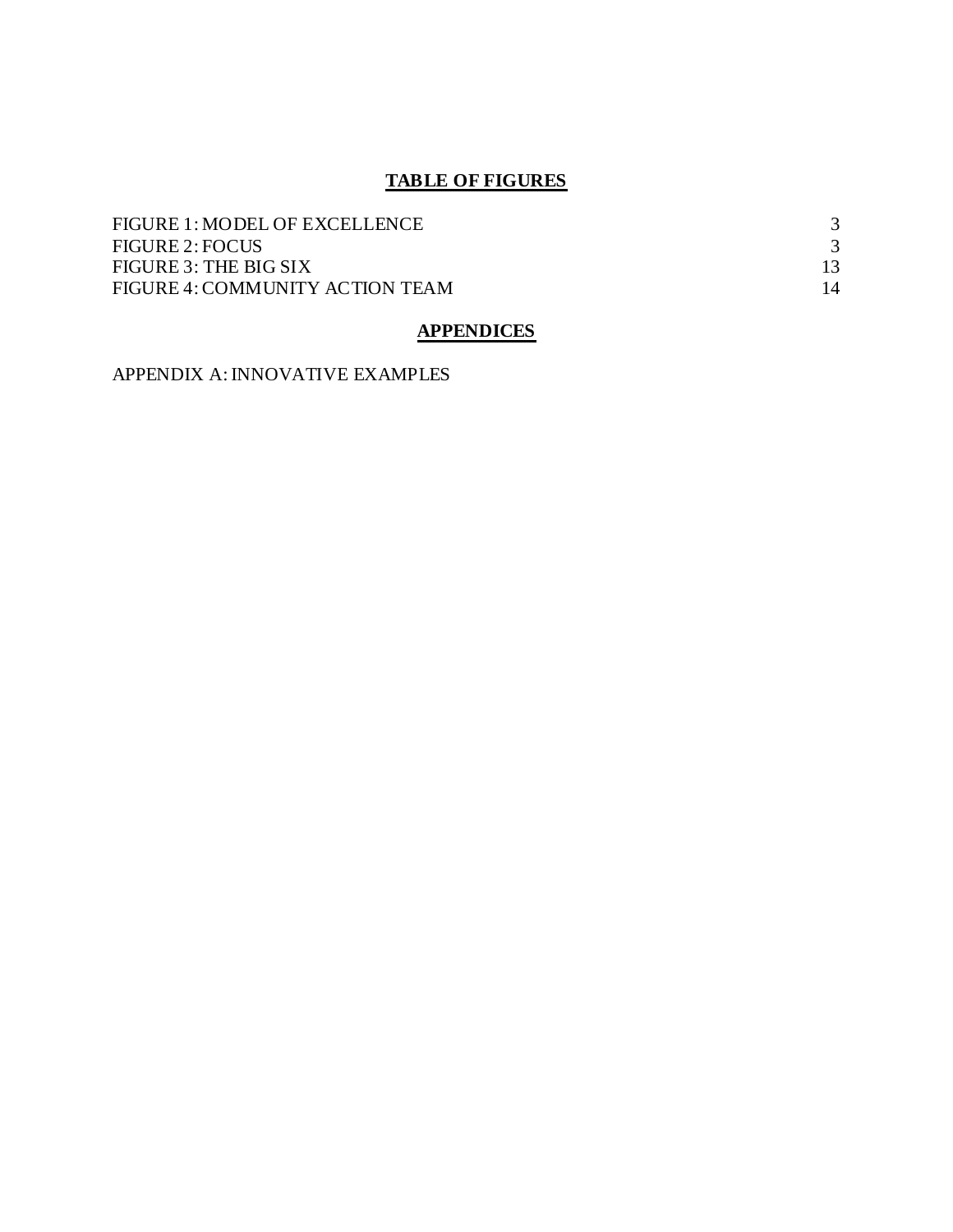## **Preface: The "Sea of Goodwill"**

### **Purpose**

There is a "Sea of Goodwill" that flows along many paths, at varying rates or speeds, which ebbs and flows into almost every community and neighborhood. The "Sea of Goodwill" is not a specific Department of Defense (DoD) initiative or government program, but rather a description of the desire across the country to support Service members and veterans. This paper briefly discusses the background of the "Sea of Goodwill" and then focuses on ideas and tasks that have a meaningful impact on building public awareness, encouraging community involvement, and promoting community services for Service members, veterans, their families, and the families of the fallen.<sup>1</sup>

# **Background**

 $\overline{a}$ 

The level of support to our returning military, veterans, and their families is high. Active Component Service members, National Guard / Reserves, and Veterans of all generations have shared experiences and needs, as do their families. Our nation is filled with countless donors. They include private, public, faith-based, civic, governmental, and non-governmental organizations whose sole desire is to care for our warriors and families. Communities are comprised of colleges, universities, local agencies, the best of the many national-level warrior, veteran, and family programs, local benevolent organizations, foundations, and the generosity of the American people – all are the basis for the support needed to ensure and improve long term quality of life for our returning Service members, veterans and their families. This overwhelming desire to support is a "Groundswell of Support."

 $1$  \* "Service members" refers specifically to serving active duty, reserve, or National Guard.

 <sup>\*\* ―</sup>Veterans‖ refers to discharged or retired Service members; anyone who has worn the uniform.

<sup>\*\*\* &</sup>quot;Families" refers specifically to the immediate family members of a Service member or veteran.

<sup>\*\*\*\* &</sup>quot;Families of the fallen" refers to "Gold Star" families and the families of Service members who have died in the line of duty.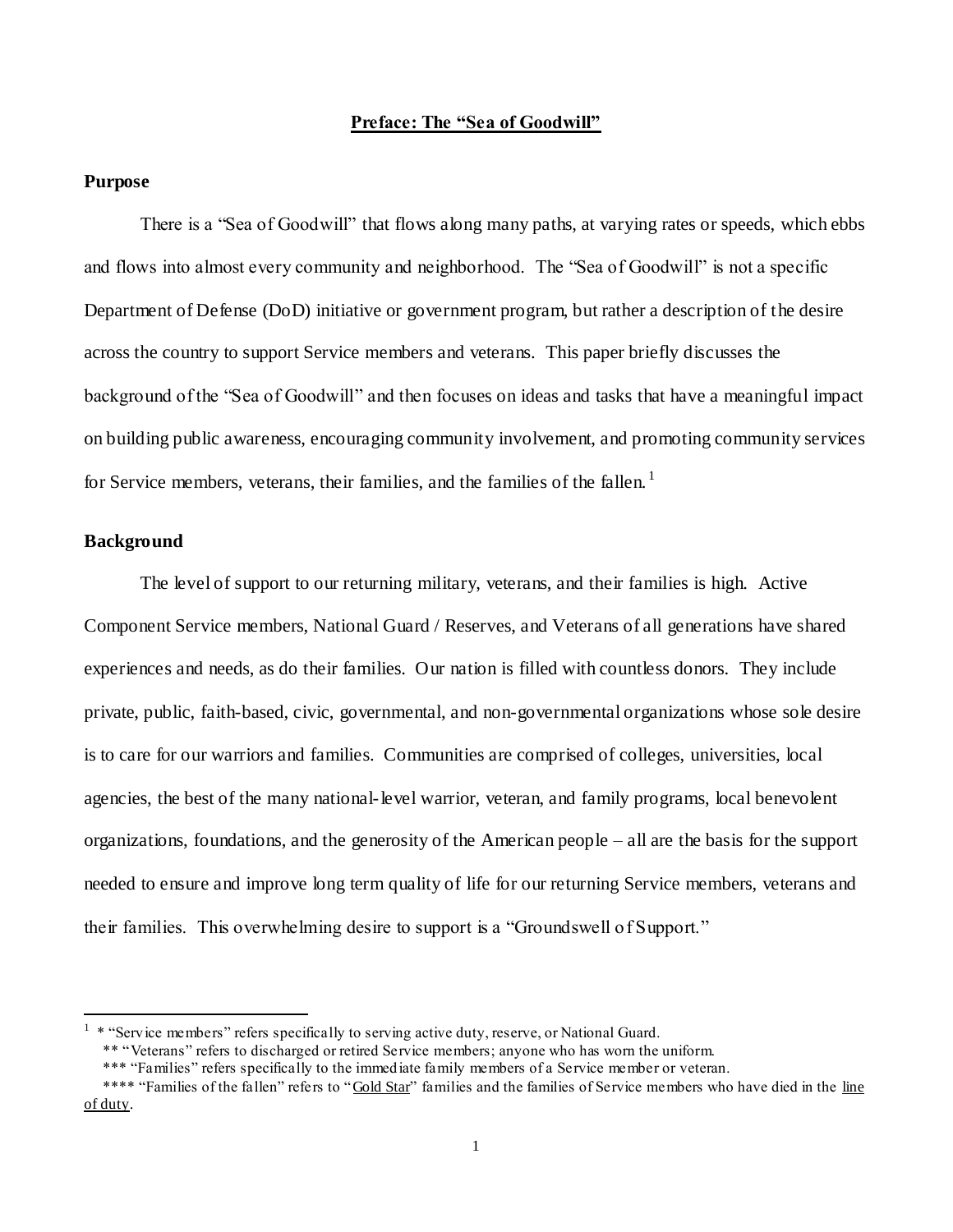The outpouring of concern, and the subsequent movement to action on the part of millions of Americans to embrace warriors and their families, is overwhelming. This is more than a pool of dogooders—it is a "Groundswell of Support." But the question, and the challenge, is how can communities across the country best leverage this "Sea of Goodwill" to improve the quality of life of our returning Service members, veterans, families, and families of the fallen. The "Sea of Goodwill" initiative is about matching a community's desire to help with the needs of Service members, veterans, their families, and families of the fallen as they transition. It is the recognition that independent groups working together inside a community-based model can do things to improve long-term quality of life that government just cannot do.

Education; secure and fulfilling employment; and the ability to access health care; information, options, and services are the "trinity" for reintegration success (see Figure 1). Education forms a base from which to build a solid foundation. Equally important are the two sides of the trinity finding meaningful employment and access to health care options and alternatives. Additionally, our returning Service members have proven their desire to serve our nation, and many want to continue their service in diverse areas following their transition to civilian society. Our nation can enable this continuum of service by helping to provide a continuum of care addressing the needs outlined by the trinity.

More than anything else, this concept calls for community leaders to connect with those who served and to look for a way to really assist those veterans and families who are returning. They are great people who will contribute to the community in the future. Community leaders focusing the "Sea of Goodwill" will need to employ four fundamental aspects of management and growth. The "Focus" Venn diagram is designed to illustrate the interconnectedness of Leading, Training, Maintaining, a nd Caring as related to reaching the Trinity (see figure 2).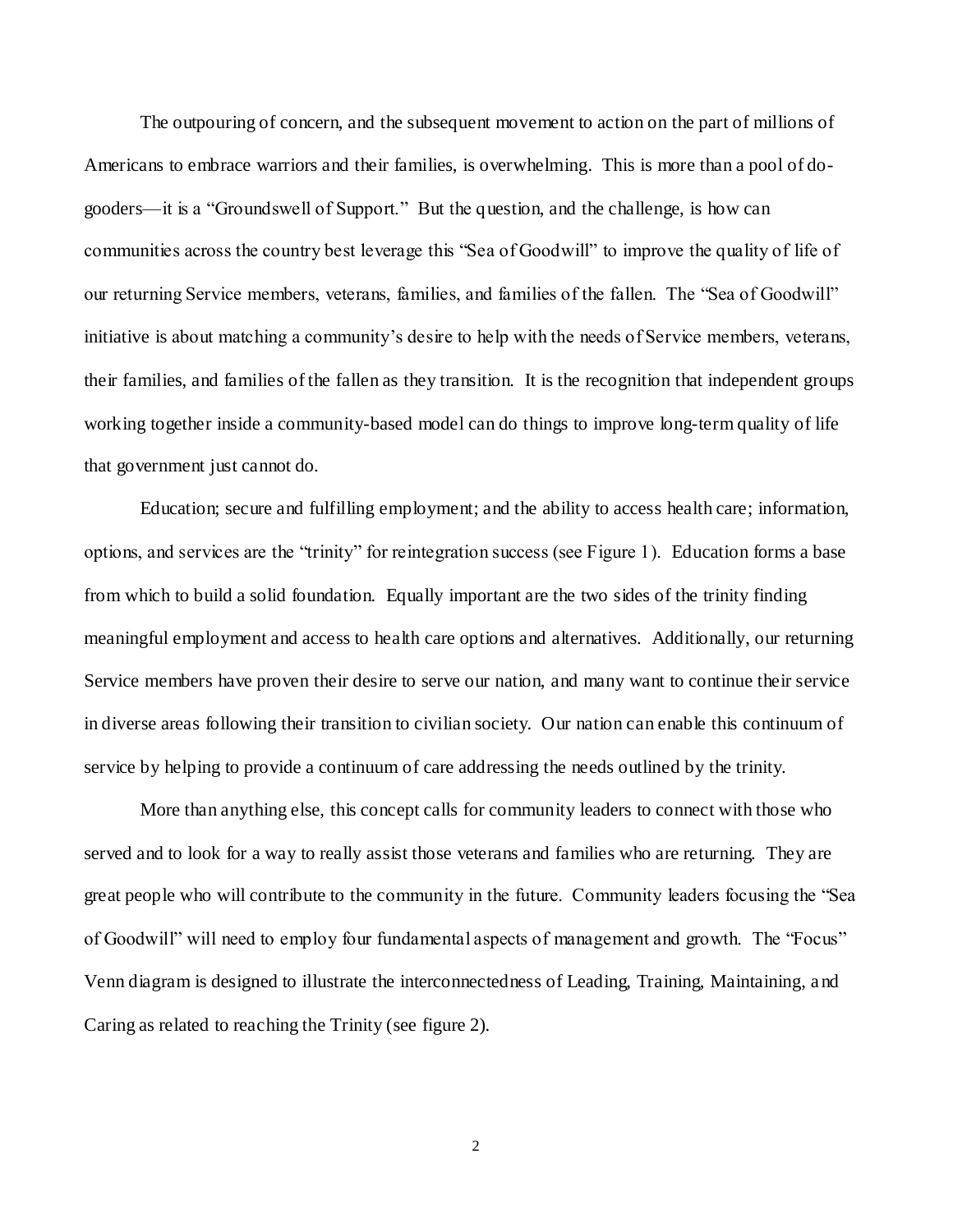

**Figure 1:** Model of Excellence Figure 2: Focus



# **Goals**

The primary goal of channeling the "Sea of Goodwill" is to sustain the "Groundswell of Support" for communities to link existing and potential efforts together to reintegrate and transition veterans and their families into civilian society. This initiative can connect the available resources to the needs – can strengthen our communities and the nation – thereby ensuring the continued success of our all-volunteer force. By not allowing our returning warriors or their families to slip through the cracks in the support structure, we ensure they thrive as contributing members of their community.

The challenge is to move the "American public" from unaware to action. In many cases, the public is unaware of the needs or the means to satisfy those needs. The American public knows who we are, but they do not know us. For them, the need may be simply a matter of education. American business, education, healthcare, and community leaders can be better informed of the needs and innovative examples that produce solutions for veteran reintegration and transition. Within communities, connecting ideas and tasks that will have a meaningful impact requires the following:

- Building public awareness
- Encouraging community involvement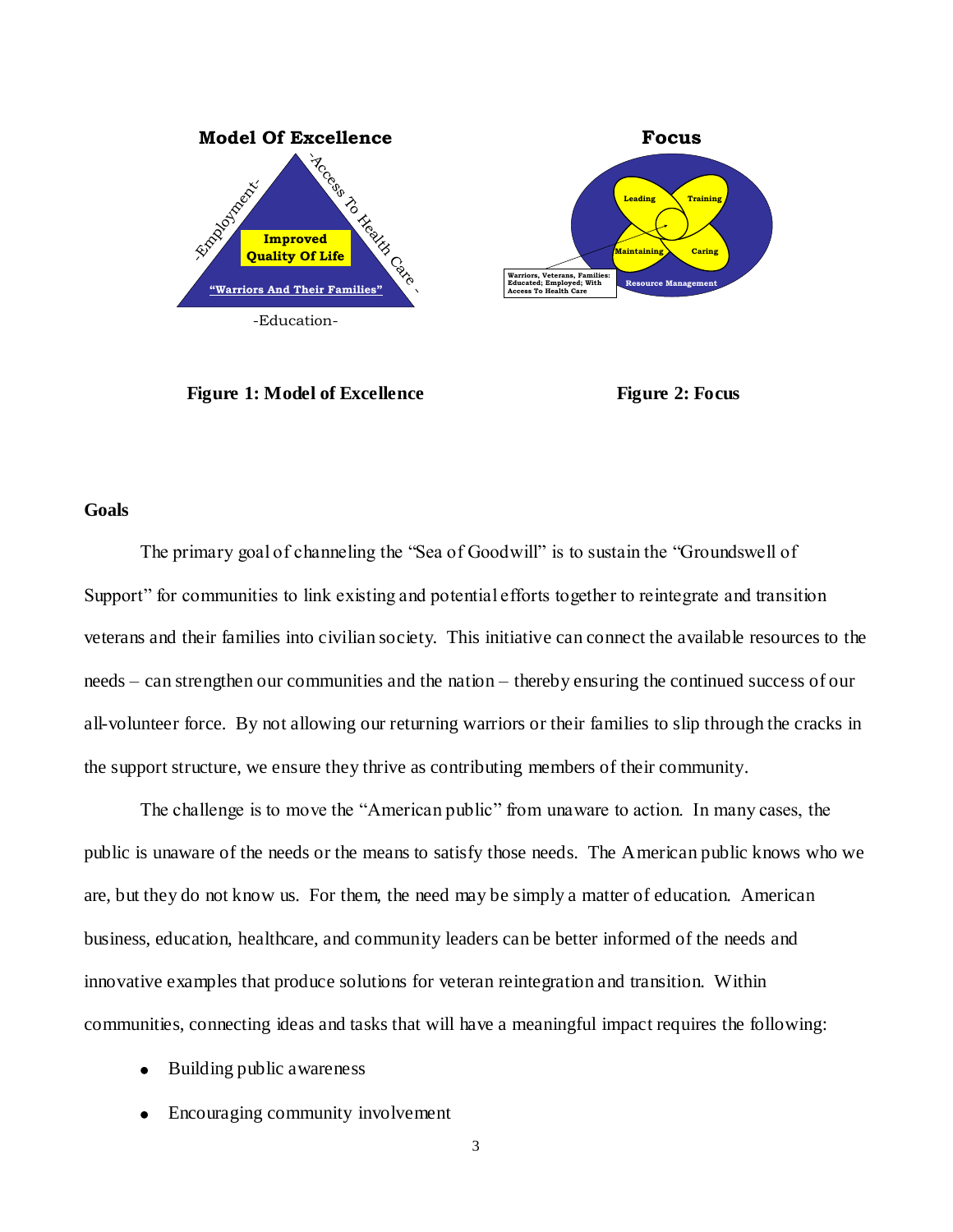Promoting community services for returning Service members, veterans, families, and families of the fallen

# **Objectives**

 $\overline{a}$ 

The following objectives can be attained by communities using a community-based model. These objectives recognize that all opportunities and needs exist on a continuum. Meeting those needs requires leaders to approach solutions in a holistic way.<sup>2</sup> Only through a holistic approach of education, secure and fulfilling employment; and the ability to access health care, information, options, and services can the "Groundswell of Support" enable our nation's Service members, their families, and the families of the fallen during their reintegration back into civilian life and lead productive sustainable lives.

- Education--All have access, and are competitive for graduation from universities, colleges, trade schools, and other degree-producing institutions of higher learning.
- Employment--All are competitive, recruited, accommodated, and retained for employment after their transition out of Service.
- Health Care--All have access to health care, information, options, and services.
	- o Services--Link national, state, and local community outreach to Service members, veterans, their families, and the families of the fallen regarding quality of life opportunities.

<sup>2</sup> Nancy Berglass led the efforts behind the *Iraq Afghanistan Deployment Impact Fund (IADIF*), a groundbreaking grants program that has distributed nearly \$250 million and strengthened the capacities of nonprofit organizations serving the unmet needs of men, women, and families impacted by deployment to Iraq and Afghanistan. She provided expert views describing solutions that must be seen in a continuum and therefore organization must look at assisting veterans and families in a holistic approach.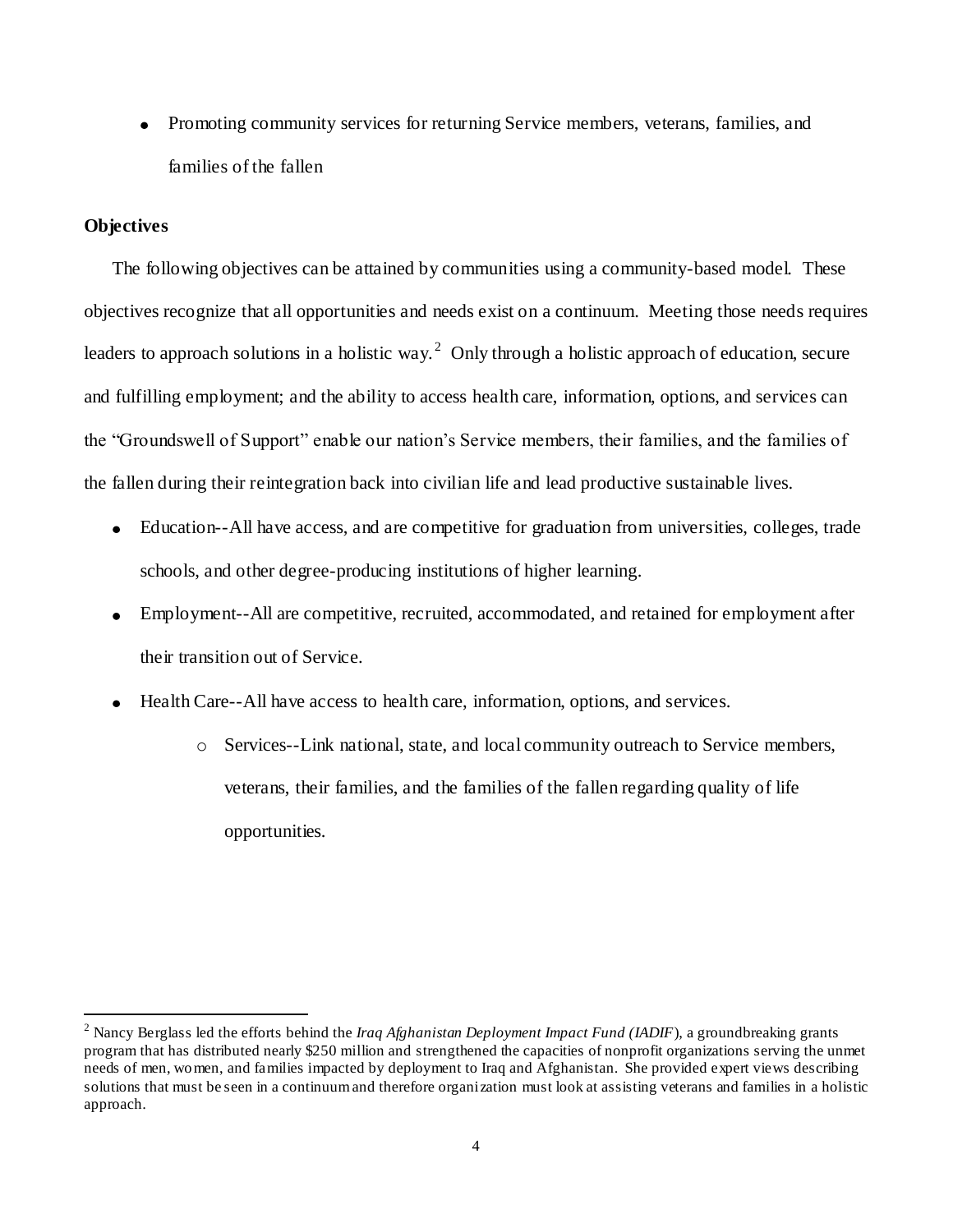# **Introduction**

―The only way you can scale this to the tens of thousands, hundreds of thousands who are returning home is really through communities and community leadership. So I would hope that they would inspire local leaders to take the lead, work together, figure out what the challenges are locally, and how to try to make that work together.<sup>33</sup>

- Admiral Mike Mullen

In the White Paper titled "Sea of Goodwill," the authors described the reintegration trinity of education, employment, and access to health care that serves to improve the quality of life for Service members, veterans, families, and families of the fallen. The "Sea of Goodwill" was heavily distributed and overwhelmingly well received, to the point of almost being unanimously accepted as the primer for reintegration reading; however, the main criticism was that the paper did not articulate "how to solve the problem." While the purpose of this paper is not to tell communities "how to solve the problem," it does provide thoughts on how best to meet the needs of our returning warriors, families, and families of the fallen by providing the core principles behind successful programs and initiatives nationwide.<sup>4</sup> In order to channel the "Sea of Goodwill" to sustain the "Groundswell of Support," and to transition theory from concept into practical application, the desired outcome is not necessarily to prompt communities to replicate these programs in their area or modify their community to fit these programs, rather to apply these core principles as they develop their own individual community plans of action. *Ultimately, the principles discussed in this paper are focused on ideas and tasks that will have a meaningful impact* 

 $\overline{a}$ 

 $3$  April 4, 2011 Chairman's Conversation with the Country at the City Club of Boise; available from [http://www.jcs.mil/speech.aspx?id=1578;](http://www.jcs.mil/speech.aspx?id=1578) internet; accessed 6 June 2011.

<sup>&</sup>lt;sup>4</sup> These concepts and principles are based on visits to nearly 300 geographic communities and meeting directly or indirectly with 20,000 organizations, and meeting with close to 90,0000 Service members, veterans, their families, and the families of the fallen in the 15 months.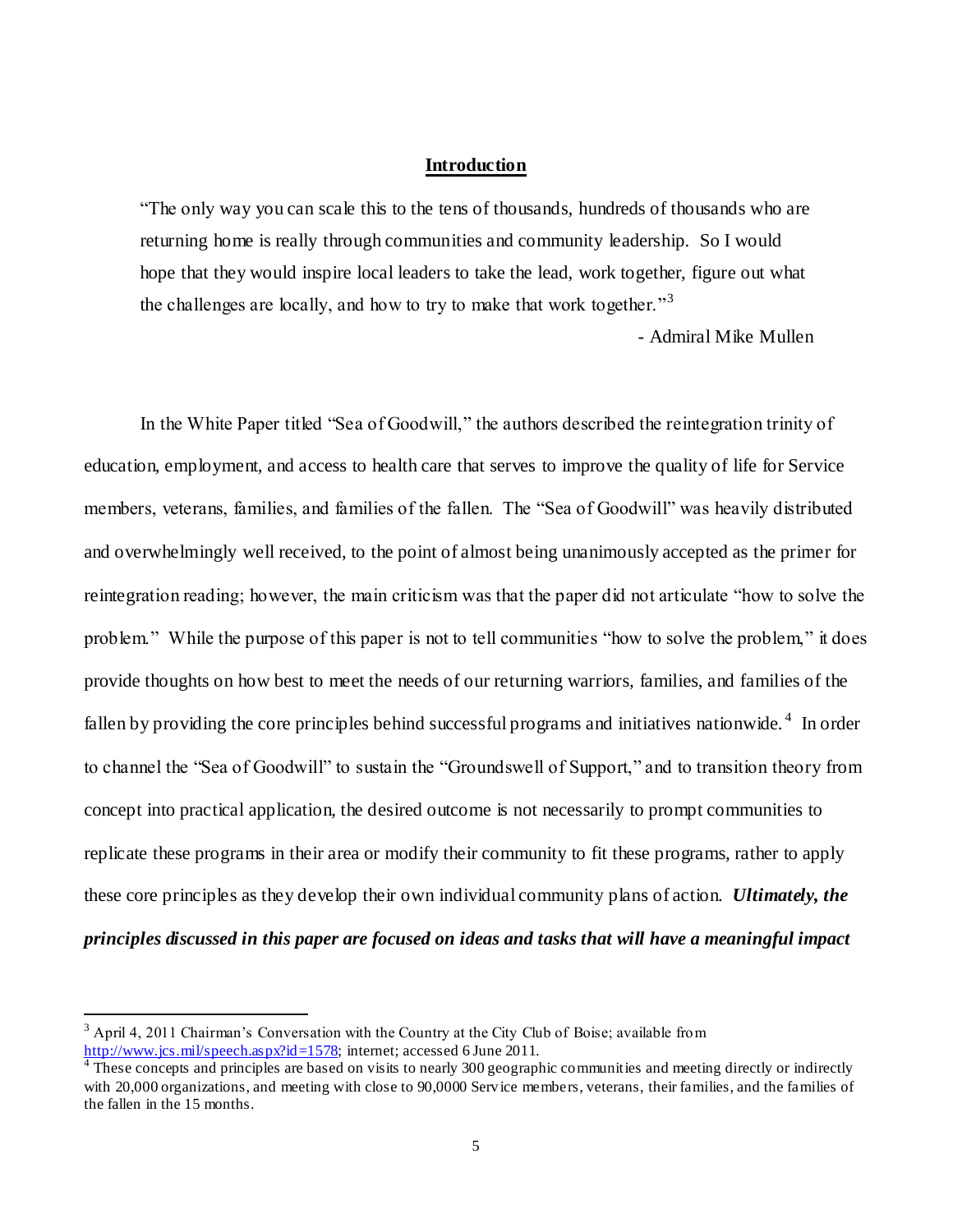*on building public awareness, encouraging community involvement, and promoting community services for veterans, their families, and the families of the fallen.<sup>5</sup>*

#### **Goals**

The first goal of these initiatives across the country is to build public awareness of the existing issues, needs, challenges, and programs; and to identify the gaps that are currently going unfulfilled in terms of support for veterans and their families. This is done through a variety of means, but generally requires someone with a voice and a platform or the desire and commitment, to initiate action within the community. This individual, or group of individuals, does not necessarily need to be an official leader in the community or of a specific organization. Rather, he or she must have the ability to voice concerns to an audience willing to listen and be inspired to take action. Given that the American people know who those that have served in the military are but do not understand the needs, they do not know how to help. The goal of building public awareness goes beyond simple communication. It must inform to the point of inspiring action, inciting groups to fill the gaps, bringing synergy to disparate efforts, and turning the "Hooah into DO-A."

Once the community is informed and ready to take action, the next goal is to encourage community involvement. Realizing that each community is unique, involvement can mean many different things, depending on the specific community and its resources and capacity to fill those specific needs. Community can refer to a geographical location, such as a neighborhood, town, city, or even state. It can also refer to a group of organizations, such as a community of colleges, or a type of

 $\overline{a}$ 

 $<sup>5</sup>$  Representations of ideas, efforts, and techniques in this paper are provided by officers working for the Chairman of the Join t</sup> Chiefs of Staff from 2008 - 2011 tasked specifically with solving the problem of achieving improved quality of life for our service men and women, their families, and the families of the fallen. These officers include: COL David W. Sutherland, COL Craig Osborne, COL Christian Macedonia, CAPT Matt Berta, Mr. James Lorraine, Mr. Richard Osial, LTC Tony Forbes, LtCol Dennis Hart, Chaplain (LTC) J. Maddox Woodbery, MAJ John Copeland, MAJ Ed Kennedy, LCDR Kimberly Mitchell, MAJ Ann Curtis, MAJ John Hawkins, and CPT Chris Manglicmot, and CPT Dennis Skelton.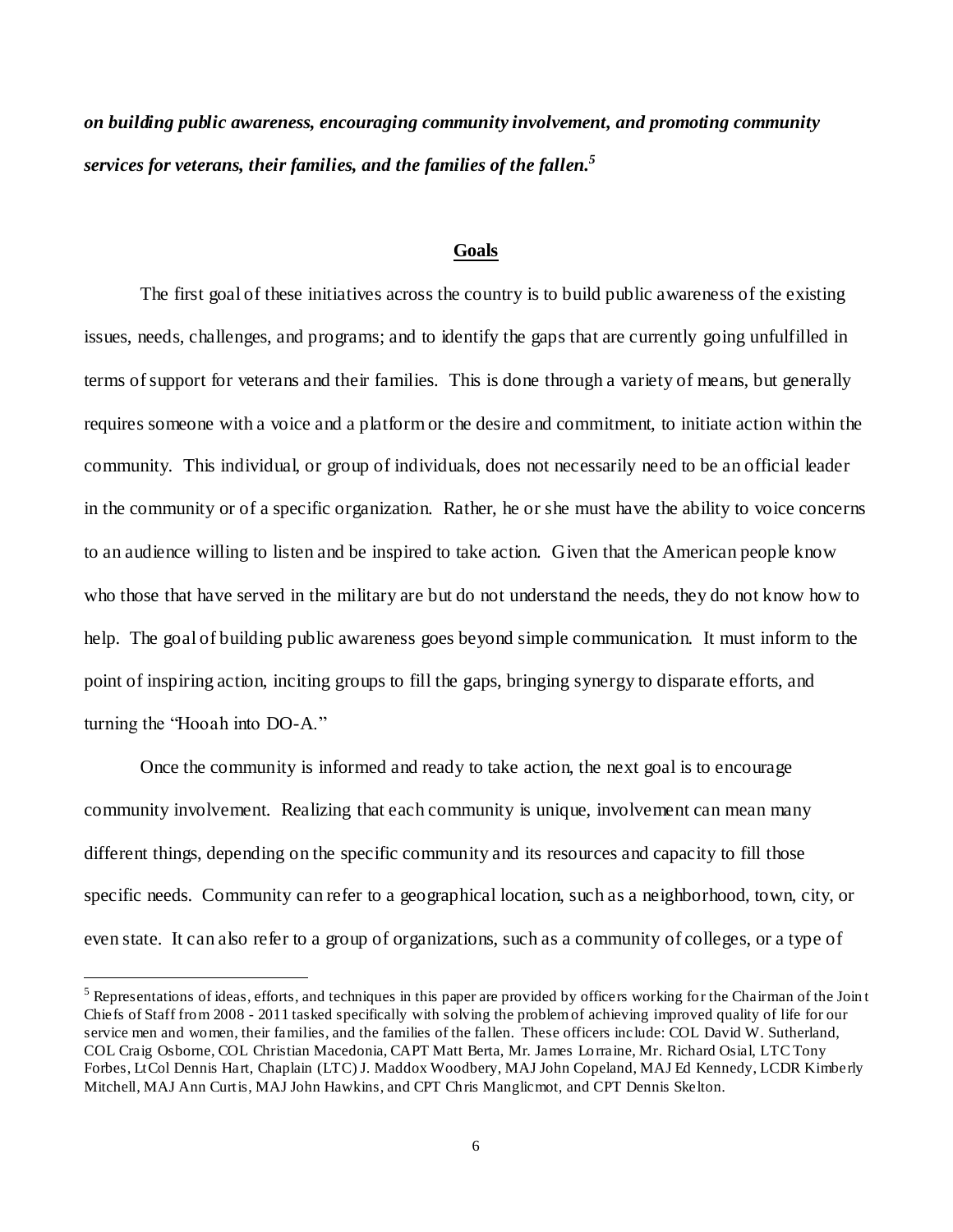organization, such as a specific business. Community involvement must go further than small gestures. It means more than going over and shoveling someone's front walk in the winter or taking wounded warriors to a ball game and putting them on the jumbo-tron. It is more than just donating money. Instead, it is about making a personal connection to the warrior or the family member. To clarify this point, small gestures are extremely appreciated and nothing in this paper is intended to contradict that or is intended to halt those efforts. Rather, the focus of this paper is on the long-term capacity for greatness of a warrior, a family member, or a family member of the fallen. To achieve that capacity for greatness, it is going to take much more than small gestures. It requires holistic efforts linked to improving quality of life and enabling graduation; recruiting, accommodating, and retaining in meaningful employment; and information and options relative to their wellness.

The last goal is promoting community services. This ranges from encouraging organizations to continue their efforts to ensuring individual awareness of their resources and capacity. There are hundreds of thousands of programs that already exist nationally and within communities, each with their own target audience, objectives, resources available, capacities and desired end states. It is extremely important to recognize that the "Sea of Goodwill" is ever expanding, and the desire to support the warrior and his or her family is a constant. While it is not the intent of this paper to provide an analysis of those programs, it is important for individuals and individual organizations to assess whether the programs in their communities are effective. Collaborating within the community to take advantage of partnerships enables awareness.

Sending troops to combat is a political decision. While not always the case, the American people over the past decade have demonstrated that despite being involved in controversial conflicts; the nation can separate the warrior from the war and recognize the need to ensure both the warrior and their family is well cared for as a result of their personal commitment and service to their country. Understanding that the desire to support our heroes is strong and increasing, the actions of individuals who align with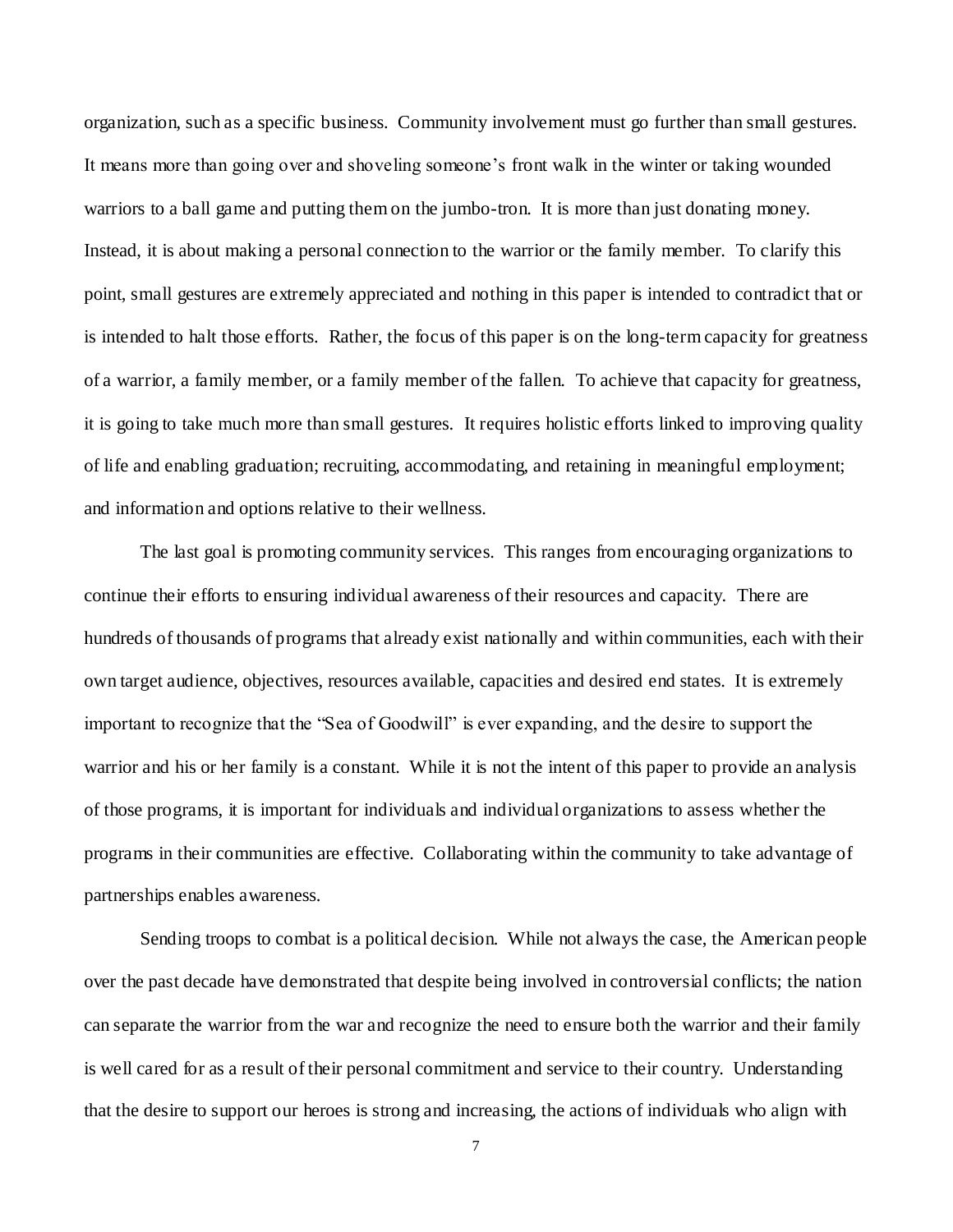that desire vary widely. A need remains to support and encourage those individuals and organizatio ns to start programs, or to modify existing programs that include veterans and their families, but also to continue connecting those groups and organizations to the veterans in order increase their effectiveness and continual evaluation for success. It is important to note that if the target of an organization's efforts is not aware of the services being offered, the services will go unused; and the program will essentially be ineffective. It is essential to use a variety of methods to promote these community services to the user, including word of mouth, web portals, and broad, aggressive marketing campaigns; but most importantly, partnering with like minded groups and individuals within the "Groundswell of Support."

This paper intends to stand alone as an outline of core principles to achieve the task of harnessing the "Sea of Goodwill" to sustain the "Groundswell of Support." It does assume an understanding of the concepts outlined in the preface that are based on the "Sea of Goodwill" white paper illustrating the need and the focus. In addition, it may be extremely beneficial to use this paper in conjunction with the Innovative Examples provided by the Office of the Chairman of the Joint Chiefs of Staff Warrior and Family Support Office. The Innovative Examples provide concrete examples of current programs that have demonstrate these principles in action. Those specific programs are in Appendix A.

#### **Keys to Success**

The following are a few keys to successful reintegration programs based on the demonstrated success of various organizations nationwide. While not all are applicable or appropriate for all communities, they can prove useful for understanding, accountability, and in application.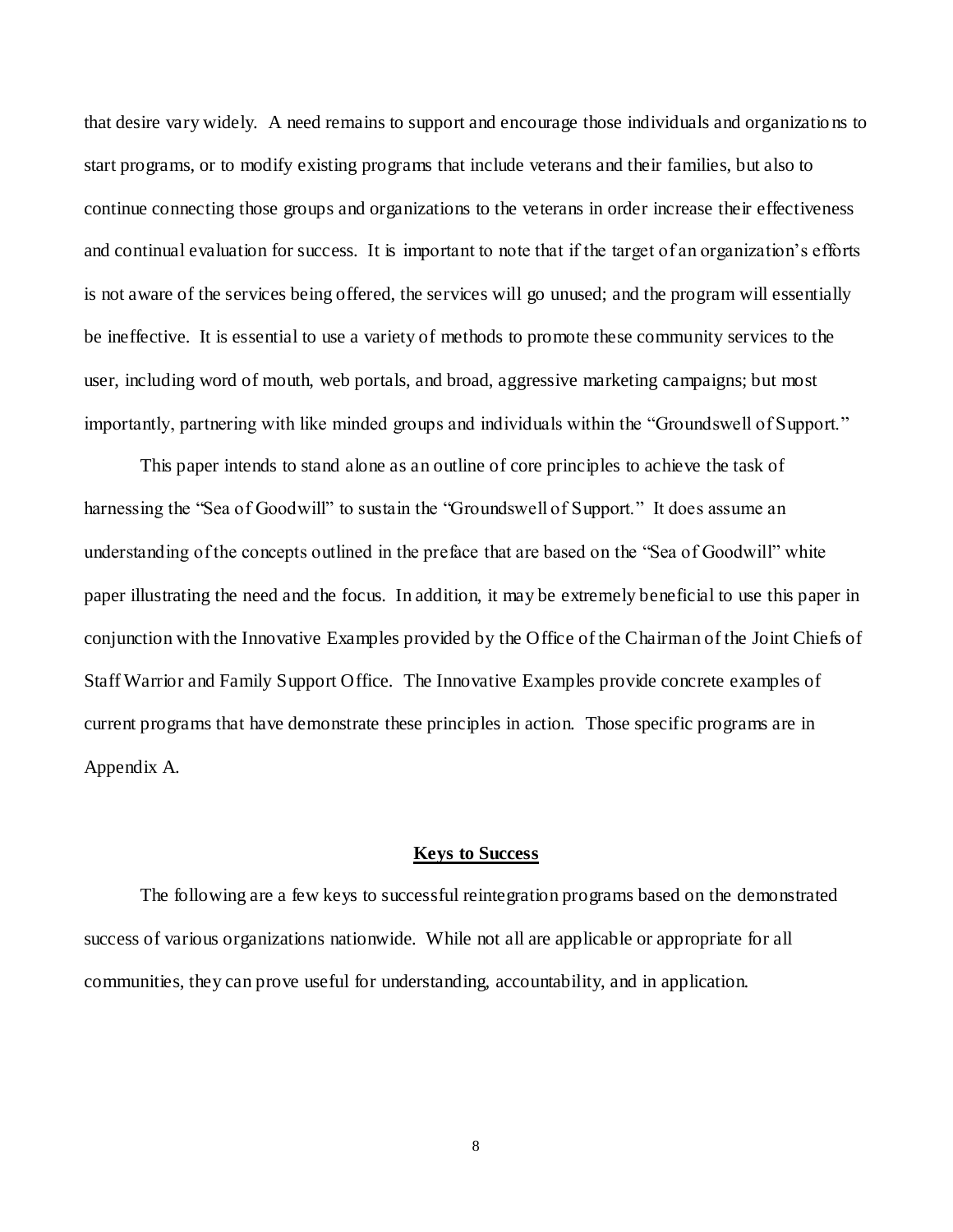# **Target and Scope**

Programs should clearly define their target and scope, both internally for purposes of program development and externally for purposes of demonstrating impact. However, it is important to keep in mind that the overall target group considered in this paper includes not only Service members and veterans, but also their families, and the families of the fallen. Reflecting this, programs are encouraged to be inclusive, not exclusive, in considering their target populations. Merriam-Webster defines *veteran* as either an old Soldier of long service or a former member of the armed forces, <sup>6</sup> and herein lies some of the problem with using the word *veteran*. Occasionally, an individual who served but did not deploy does not consider him or herself to be a veteran, or an individual from a younger generation that has served may not consider him or herself to be a veteran. Perhaps a more appropriate and relevant definition would be: a person who has served, or is serving, in the armed forces. Families also have unique needs and are a major influence on the needs of those that have served. The families' sacrifice and contribution often affect a Service member's success. Individual programs need to decide their target audience, and it is not the position of this paper to require any organization to include or exclude anyone. Rather it is to ensure that, depending on the nature of the program, all veterans and their families are at least considered. Any model of care must take into account the impact that the family has on the veteran, and that the veteran has on the families. Programs should realize this continuum.

## **Unique Needs of Females**

 $\overline{a}$ 

Initiatives also need to take into account the unique needs of female veterans. Today's conflicts have no front lines. Understanding that women make up 14 percent of the military forces, this results in females often being involved in both indirect and direct combat action despite DoD limitations placed on women serving in direct combat roles. This technical discrepancy occasionally results in female

 $6$  Merriam-Webster, "Veteran;" available fro[m http://www.merriam-webster.com/](http://www.merriam-webster.com/dictionary/veterans?show=1&t=1306009112) dictionary/veterans ?show=1&t [=1306009112;](http://www.merriam-webster.com/dictionary/veterans?show=1&t=1306009112) internet; accessed 6 June 2011.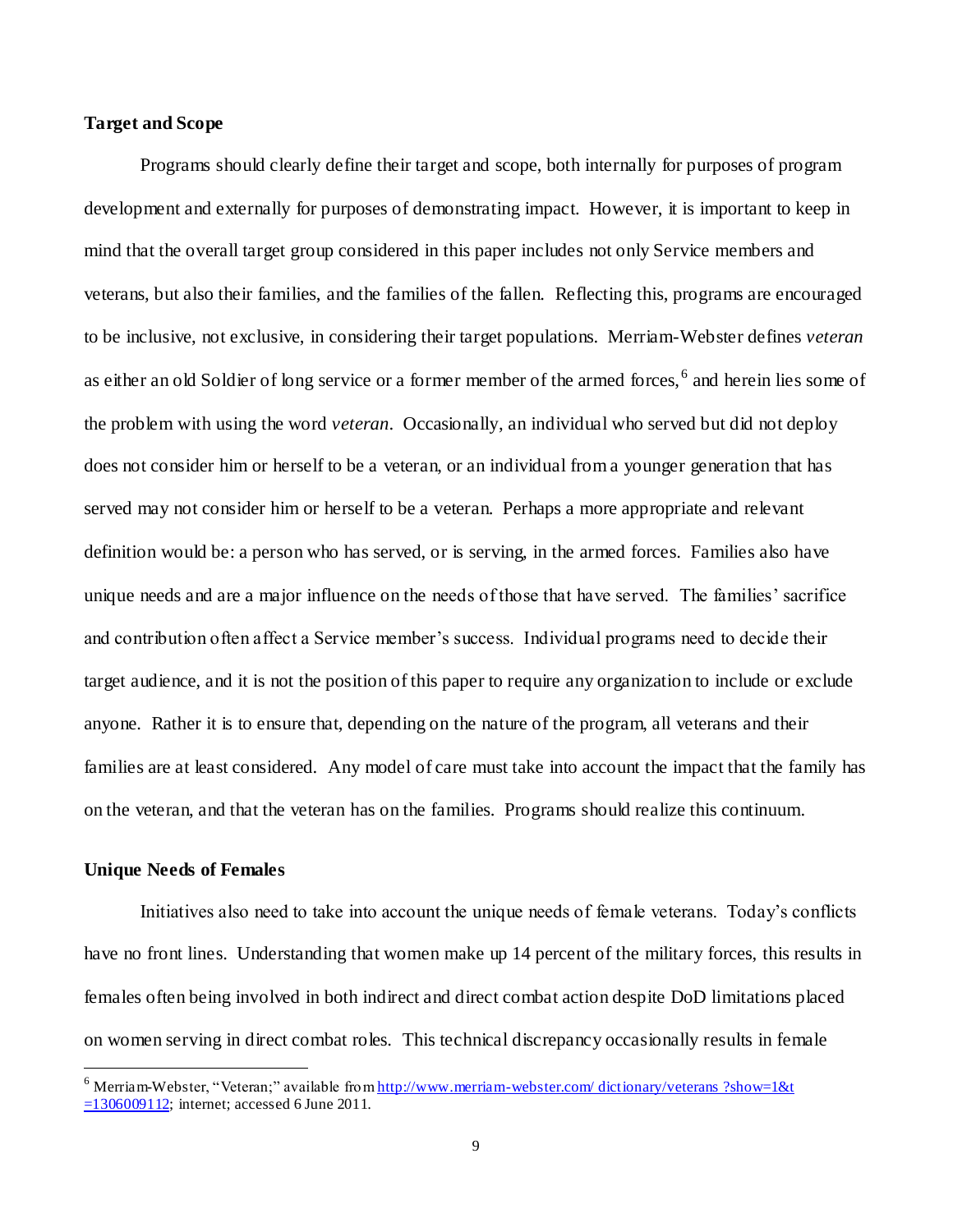Service members not receiving the same benefits that their male counterparts receive, especially when it comes to diagnosing and treating post-traumatic stress. While the government attempts to rectify this gap through policy, female warriors are in need of further support. Regardless of government programs or benefits, any program that addresses veterans or Service members must consider the unique needs of our females, including differences of perception of their service, differences in response to traumatic events or issues related to sexual assault. Many females have not, and will not, report assault. At the risk of stereotyping female warriors, a few of those unique needs for some female warriors may include not feeling comfortable discussing their experiences in a room full of their male counterparts. Or, a male Soldier that gets shot in the calf may be upset that it ruined his tattoo, while a female Soldier may wonder if her husband will still find her attractive. Cookie-cutter solutions for veteran challenges simply will not always work on all veterans, and nowhere is this clearer than with our female veteran. Initiatives must be flexible and innovative in their application to allow for improved quality of life for all those that have served.

# **Partnerships**

While the partnering of different community programs, a community-based model, or a publicprivate model may be challenging at times, the power of such partnerships is undeniable. One challenge often discovered is the inability of some organizations to lower their defenses enough to discuss with another similar organization the various ways in which they are unique, overlapping, or similar. However, when organizations do come together, the discussion is often both enlightening and beneficial for both sides, creating synergistic energies and opportunities to share best practices to fill voids through collaboration. While public-private partnerships can be powerful, and should definitely be pursued for long-term solutions, private partnerships can often be accomplished quicker and be more effective. Over the past decade there has been an amazing amount of money spent on various programs and a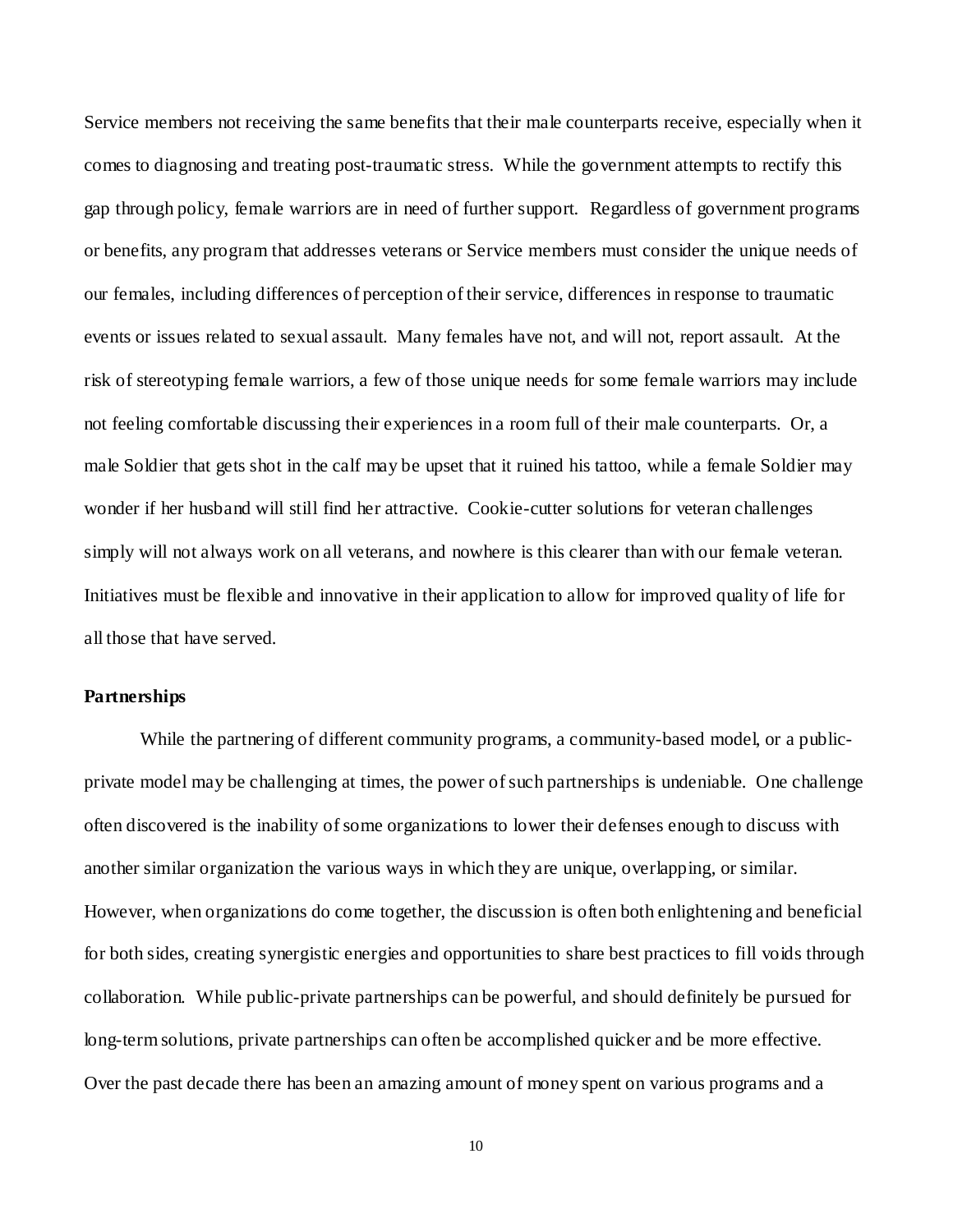significant amount of goodwill and desire to help; however, there has also been a great amount of duplication of effort, lack of cooperation and missed opportunities. Organizations partnering with similar groups, or organizations focused on the same population but with different goals, can be extremely powerful meeting warrior and family needs from a holistic perspective.

# **Funding**

Having a community-based conduit for resources, with staying power, is a significant part of the solution; and philanthropy clearly drives innovation and action. Groundswell without focus is not effective. In order to figure out the model that will work in the long-run, it is critical for any organization to understand the various sources from which they can receive funding, whether public or private, personal or endowment. Generally speaking, there are three types of organizations: those that are great at what they do, but lack the ability to raise funds; those that are great at fund raising, but lack the expertise to address needs; and those that are both great at what they do and good at raising funds to sustain themselves. It is important for an organization to identify where it lies on that band and then improve upon its weaknesses or seek out organizations with whom they can partner. A model that does not plan for the long term will eventually fail. It is essential for all programs to identify their long-term funding course and method for sustainability because veterans and their families will be reintegrating into society for decades.

Philanthropy can have a significant impact by informing, encouraging, and sustaining non-profits to address the needs of Service members, veterans, families, and families of the fallen. While financial support is an obvious way that philanthropy can have a positive impact on addressing the needs, there are ways other than financial support that they can assist. Both community and endowment foundations can play an integral role by informing organizations that they support the needs of the military and veteran communities. One foundation has begun a "Did You Know" campaign, where it shares daily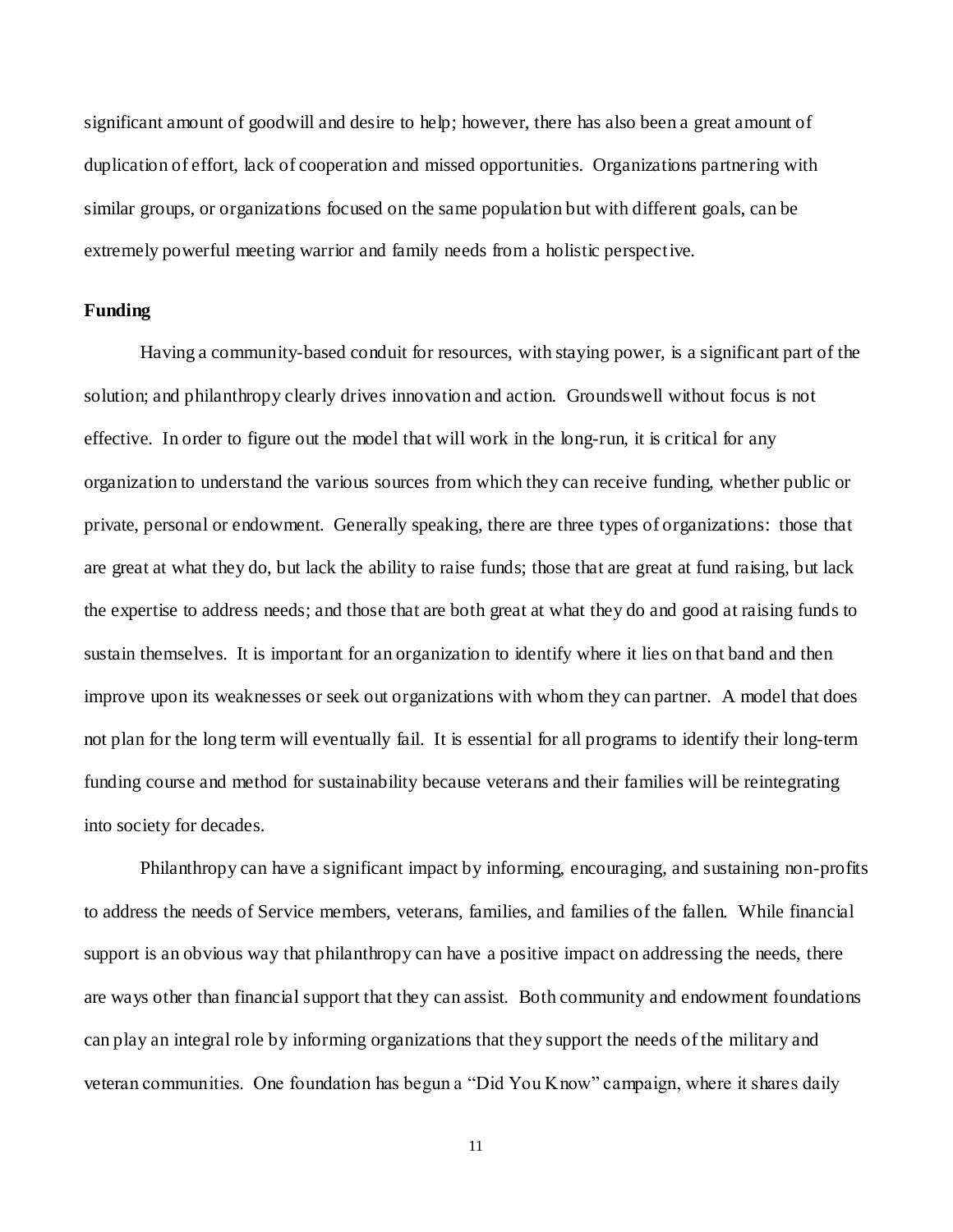statistics and facts about the needs and challenges veterans face. Foundations can also review the programs they already fund and see where programs that are not including the needs of military members or families could be expanded or adjusted to include those that have served, as well as their families. The community foundation and corporate foundations have been critical leaders and very responsive.

# **Needs on a Continuum**

The overriding premise is that needs and opportunities exist on a continuum; therefore, meeting all needs necessitates a holistic approach addressing education, employment, and access to health care. Addressing one aspect without considering the other two is planning for only partial success. Service members and their families are not typically going to ask for assistance even when needed. When help is offered, one may hear "give it to my buddy in the bed next to me instead." Military members and their families are taught to make due with what they have, accomplish the mission, and move on. Because of this mentality, military veterans and military families are not accustomed to asking for help, and it often takes an outside force to realize this, and then step in when needed. An example alluded to earlier as a great opportunity missed occurs when professional sports teams bring warriors to a ball game, put them on the jumbo-tron, make everyone feel good about themselves for a few hours, after which everyone goes their own separate directions. While not suggesting this is done maliciously, nor requesting professional sports teams not recognize Service members, veterans, families, or the families of the fallen, this scenario could be a great opportunity to go further and actually connect, and stay connected, to those individuals. Such engagements should develop into internships, mentorship opportunities, offer use of team training facilities, or connecting them to other community services that join people to community resources that can help them thrive.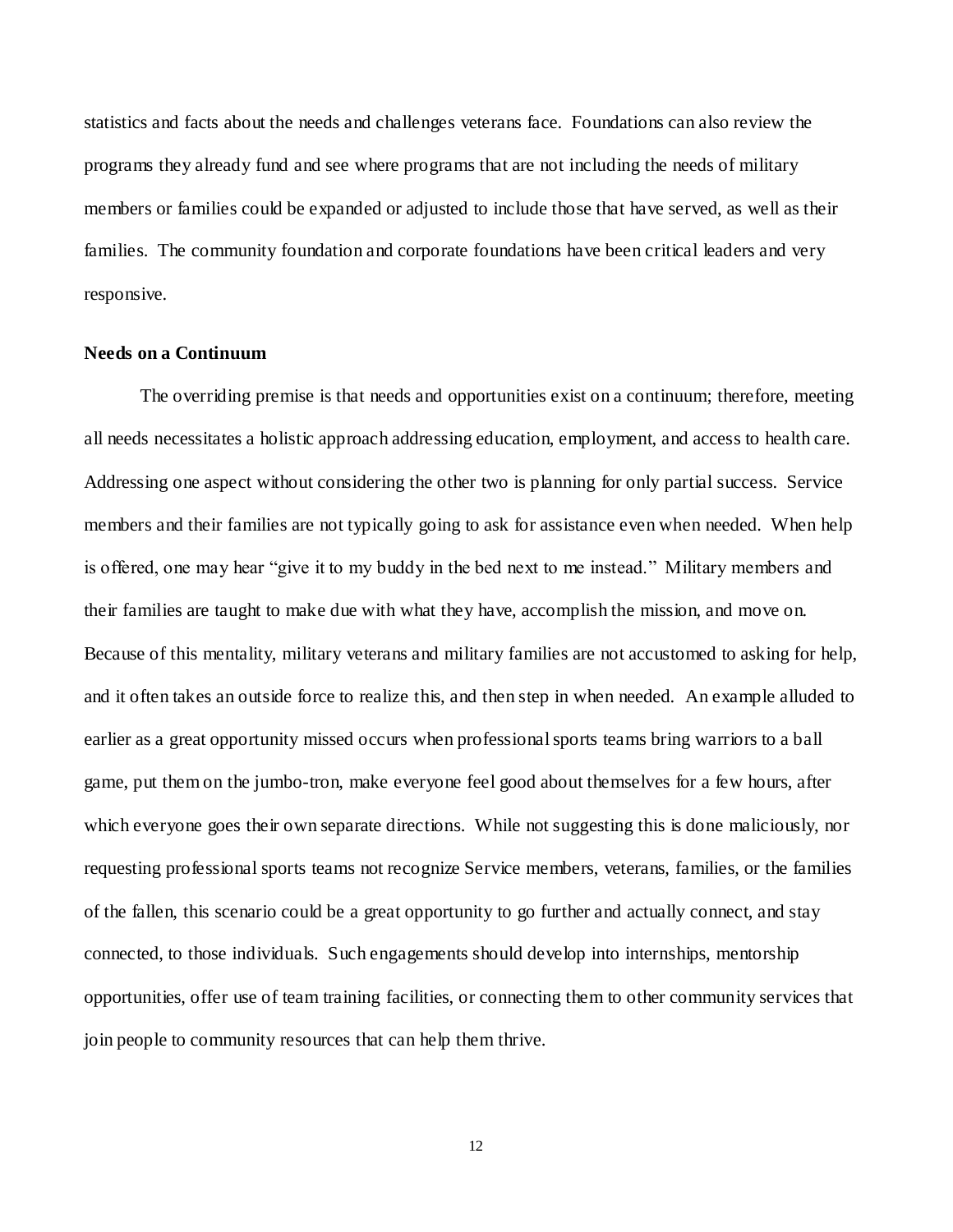# **Big Six**

 $\overline{a}$ 

Any organization or individual that is involved, or desires to get involved, in assisting the needs of Service members, veterans, families, or families of the fallen need to ensure whatever they are doing is going to have a positive effect in the long term. No matter what needs they determine exist, what areas they decide to address, and what means they choose to address those needs, their actions need to not cause more harm than good. The following are guidelines that apply to all organizations involved in this effort (see figure 3).

# **Big Six: Rules for Supporting Service members, veterans, military families, and families of the fallen<sup>7</sup>**

- 1.Actions and discussions are about THEIR needs, never about what you do.
- 2.Realize that each individual is unique and therefore has unique needs.
- 3.If you think you're doing it better than anyone else or the only one doing it, someone else is doing it and doing it better.
- 4.Never make a commitment you cannot, do not, or will not keep.
- 5.Build for the long run and have a meaningful and personal impact.
- 6.If you start to think it's about you, that's when it's time to get out.

**Figure 3: The Big Six**

# **Methods to Sustain the "Groundswell of Support"**

The following sections of the paper outline approaches that communities can sustain the

―Groundswell of Support.‖ The following are not intended to be all-inclusive or necessary for all

communities to be successful. They simply include the principles and models of successful innovative

examples from across the country and hopefully provoke thoughts and ideas from other communities on

ways to address the needs in their community. The intent of this document is not to provide the solution

<sup>&</sup>lt;sup>7</sup> Rick Kell of Troops First Foundation shared Rules 4, 5, and 6 to ensure organizations genuinely operate to support Service members, veterans, military families,, and families of the fallen.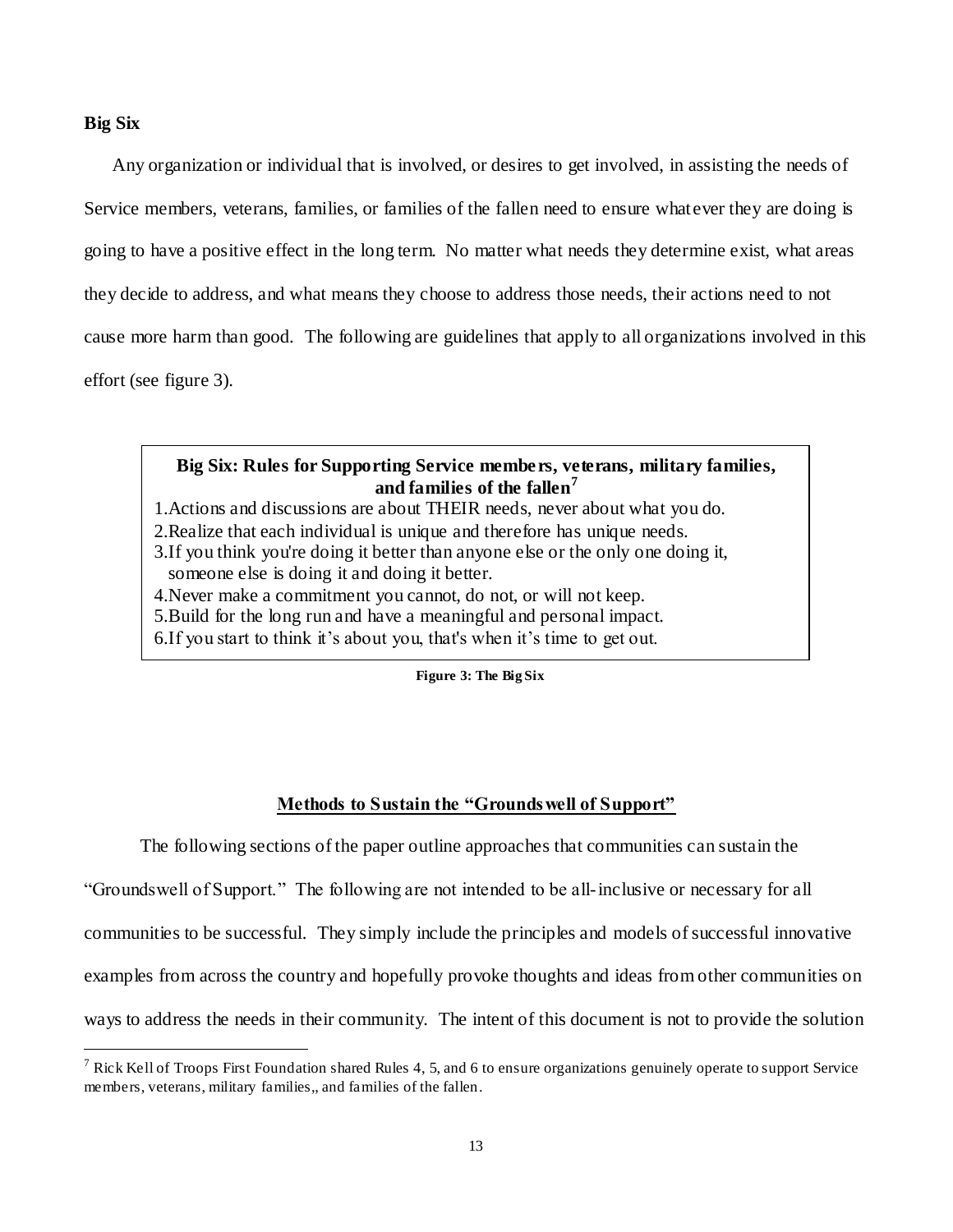for all communities; but rather, a host of ideas to pull from, modify, and adapt for their communities with the end result being Service members, veterans, families, and families of the fallen achieving their full potential.

# **Community Action Teams**

One successful way to harness the sustainment of the "Groundswell of Support" is through community action teams  $(CAT).<sup>8</sup>$  A CAT is an organization, based on the recognition that there are just some things that government cannot provide, that pulls in the various community services to discuss and assess

the needs of veterans,

 $\overline{a}$ 



**Figure 4: Community Action Team**

families, and families of the fallen, and then develops a plan to meet those needs. The CAT aligns the myriad of support that will provide a meaningful impact. A CAT requires leadership and focus to identify gaps in resources and reduce duplication, and if effective, to create a synergy of effort while addressing the needs. CATs are already operating in communities across the country and, to varying degrees, are effectively leveraging resources to have honest discussions about the needs of the veteran

 $8$  The Community Action Team (CAT) model was created by Jack Lengyel as a way to collate the available support to a community's reintegrating warriors and families.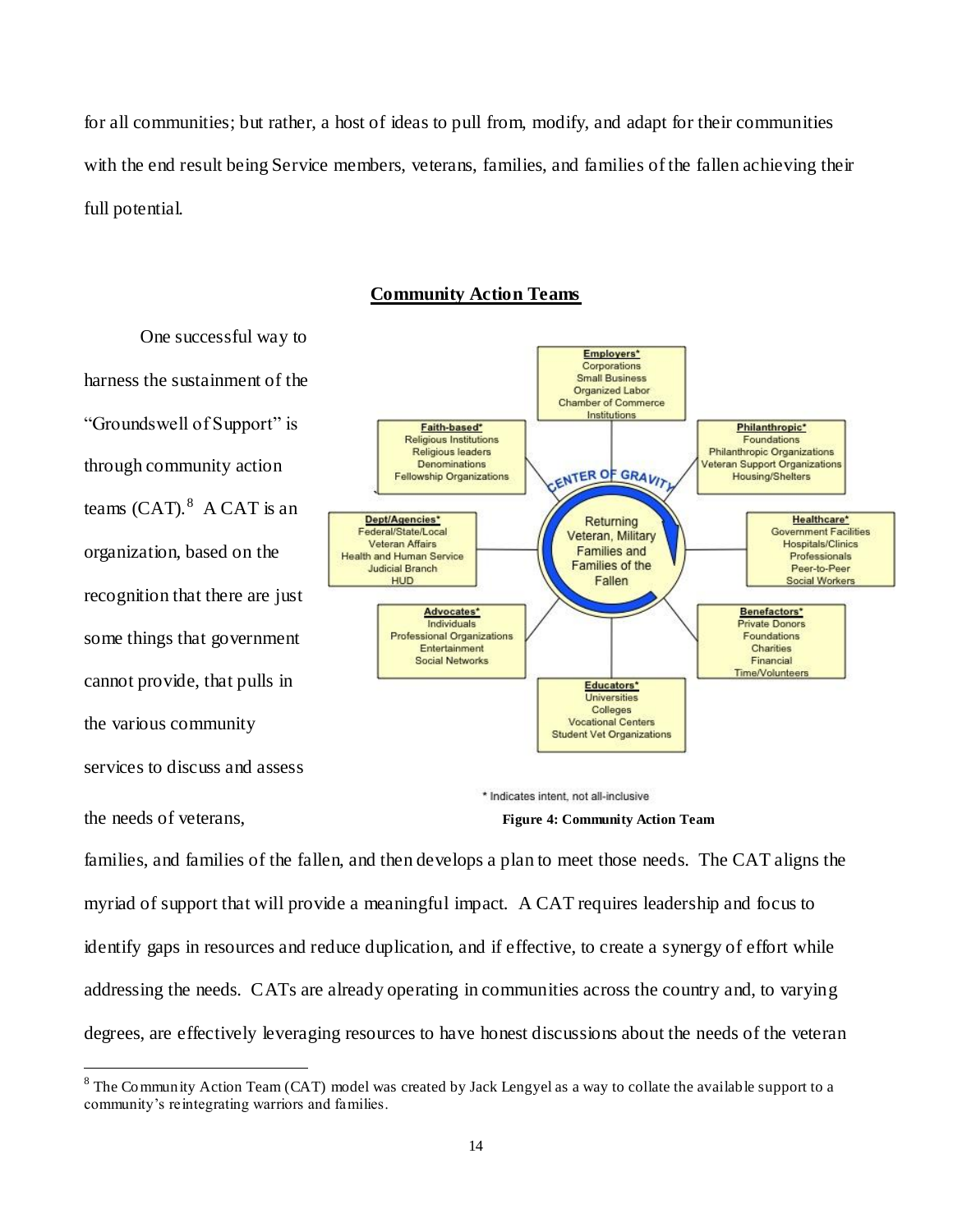and their families. They are not policy directed from a superior organization, but are grassroots, honest, and pure. These CATs do not require much financial support; rather, they just need leadership, encouragement, and involvement. They bring innovation and flexibility because they are partner-centric networks.

# **Leadership**

Critical to the initial success of a community action team is a leader, or a leadership team, stepping forward and taking charge. Initially, a newly established group will be difficult to direct or gain consensus. This is when an individual, or for large groups, a small team of advisors, can come forward and have a significant impact to sustaining the momentum. While all members of the community action team are important and critical to long-term success, it is important to first establish the group so that it has staying power.

#### **Assessment**

The group should conduct a thorough assessment of its community, identify available resources, and determine who is not present and who should be represented in the discussion. The assessment should pinpoint gaps that exist between what veterans and families need and what is already availab le. Sometimes the team will identify that there are already organizations designed to fill certain gaps, but that organization may have a different target audience. This is where the community action team can identify ways to incorporate that existing group in the discussion, modify an organization's mission to fill a gap, or figure out some other way to help meet needs using national, state/regional, and local resources.

# **Location**

It is also important to identify a routine meeting location or locations and set a schedule of when the larger group can come together. Similarly, a long-term goal for the community action team should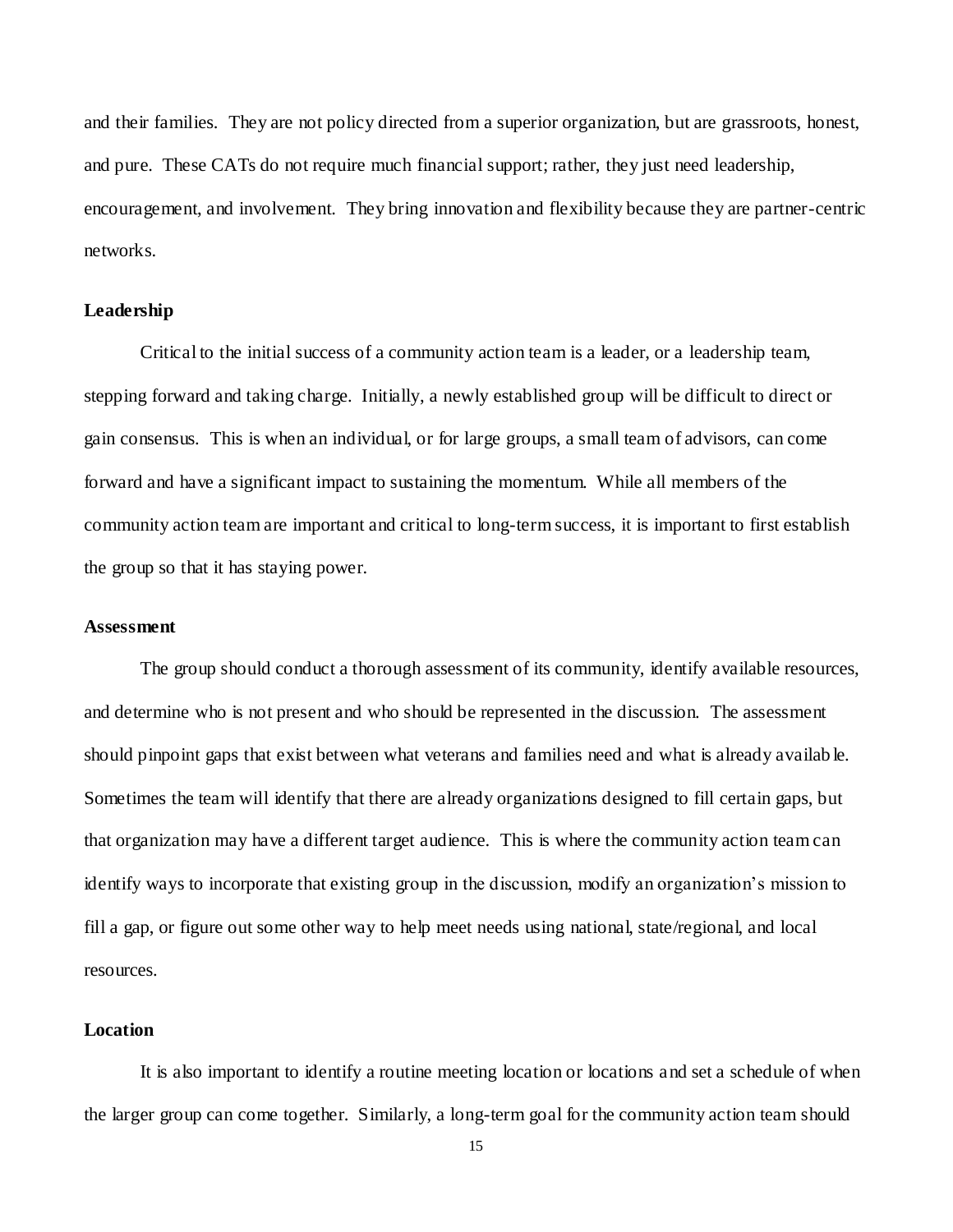be to create a brick and mortar location or identify an organization that already could serve as one, where a veteran or family members can come when they need assistance. An ideal scenario would be when an individual is leaving the military and moving back to community X, he or she knows to go to a specific location where resources would be available or at least easily identifiab le. Likewise, veterans already living in community  $X$  should know that if they need something, there is a place where they can ask for help. Again, that location will vary by community based on needs, resources available, and how the community decides to solve this challenge. Many communities are black holes for reintegration and transition services. Although disparate services exist, it becomes a scavenger hunt to find them. Many web portals are helpful, but in the end, those that have given so much come home to their families, neighbors, and communities, not web portals or big government programs.

## **Education**

Many veterans are using the Post 9-11 GI Bill, a phenomenal opportunity for them to earn a degree at little to no cost; however, many encounter significant difficulty completing the degree. Studies by the U.S. Department of Veterans Affairs (VA) and some leading universities have shown a significantly high rate of attrition within the first year after transitioning from the military. One explanation for this is the difference in experiences between the veteran and his or her classmates. For example, a 22- or 23-year-old veteran may have had one or two combat tours, may have witnessed detonations of Improvised Explosive Devices, been shot at, and even lost some dear friends. Such experiences are a world away, literally and figuratively, from those of a recent high school graduate. Veterans may not be able to relate and establish connections to their classmates. This disconnection may make it significantly more difficult for the veteran student to focus on studying and staying in school. They become bored. That is where two programs in particular, veteran networks and mentor/protégé programs, are having a dramatic impact on student veterans' success.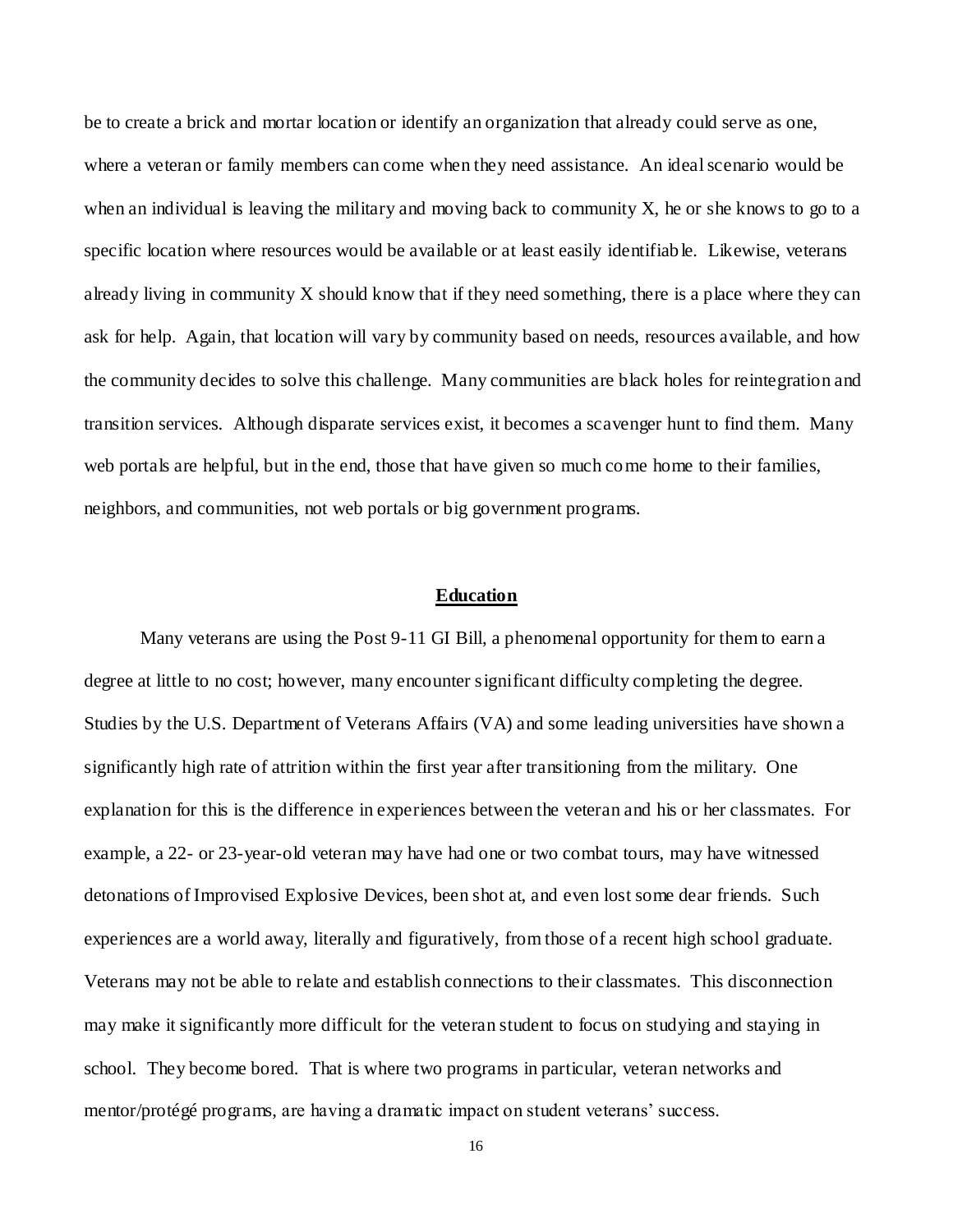# **Student Veteran Networks**

Student veteran networks and mentorship/protégé programs are two initiative community-based models that have been extremely successful. Even more powerful than a mentorship program is a protégé program, this is not about the mentor but rather about helping the protégé achieve his or her capacity for greatness. Regardless of how it is titled, the protégé's mentor may or may not have served in the military, but he or she has been where the veteran is now - in school and transitioning to the workforce. Some models have used varying levels of mentors, from a peer to a corporate executive. One model in particular has three levels of mentorship: a peer mentor who focuses on both the daily life of class and student activities; a local leader mentor who is a little removed, more professional, but still readily available to assist; and finally a corporate mentor who has the bigger picture in mind and whose real focus is on easing the transition from student to career.

Nationwide, many student veteran networks are also having significant impact on the success of student veterans. Each has unique characteristics, but generally a student veteran network is an organization that exists to facilitate veterans meeting other veterans, sharing challenges, finding solutions to common problems, and bonding with someone who has been in their shoes, or more importantly, in their boots. The most effective models involve a college or university providing veterans with a physical location where they can meet, leave books after the semester for the next cohort to use, and have fellowship with each other. Student veteran networks often incorporate a tutor system to ensure the veteran understands his or her classes and learns the material. Many networks use this opportunity to share information or organize activities such as community service or social events. This location then also serves as a spot for the community to reach out and assist the student veteran. In other effective models, the school administration has assisted with the development of a protégé program linked to the community ensuring each student veteran has a mentor, and in those cases the veterans are thriving.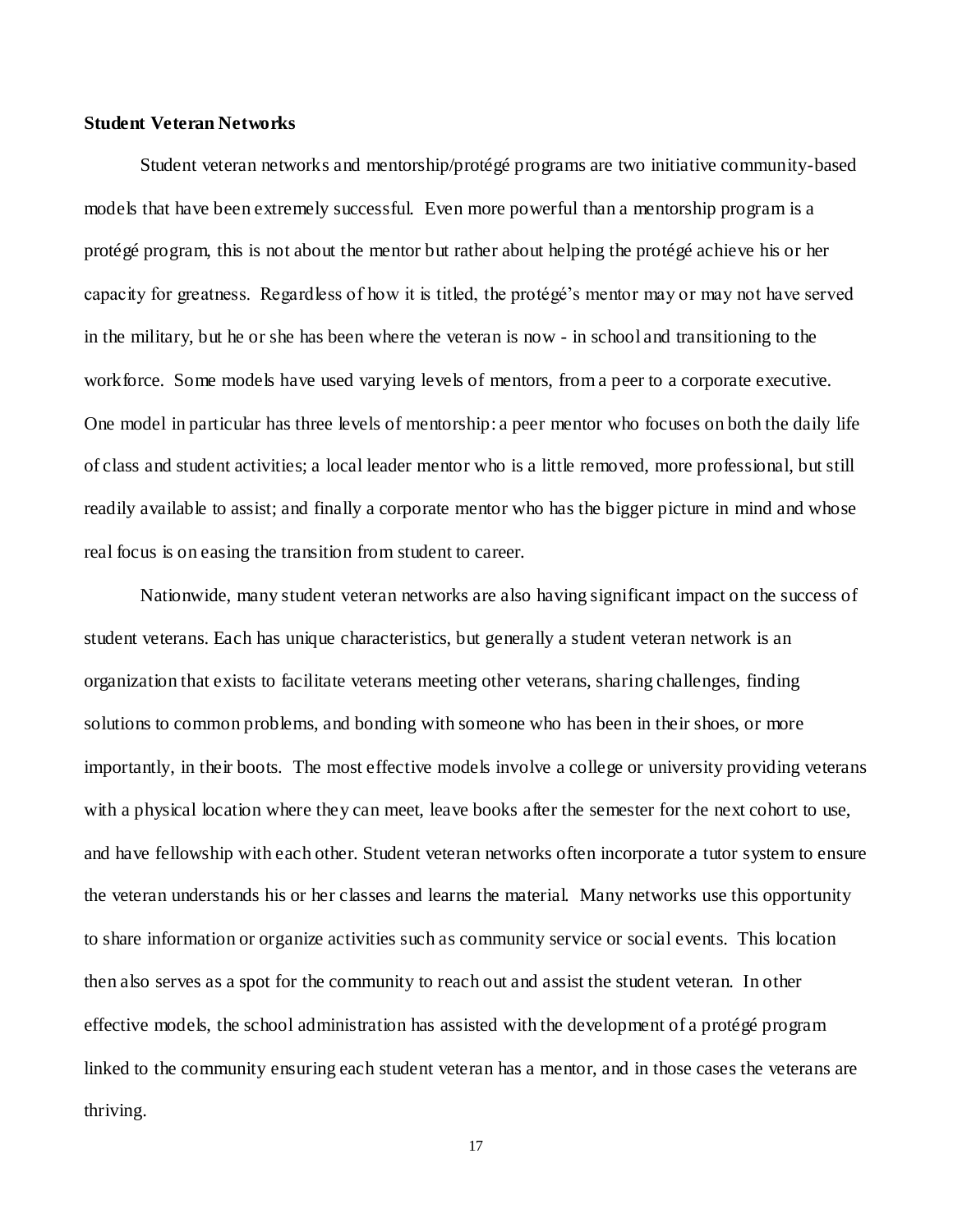# **Veterans Coordinator**

Another successful technique is for a college or university to identify a veterans coordinator who focuses on the veteran from a holistic perspective, not just the veteran interaction with the VA and finances. This coordinator can identify the needs of the veterans and find ways to facilitate a healthy and successful transition. Veteran coordinators can also review college or university policies and see if such policies take the veteran's unique needs into consideration and then recommend changes. Furthermore, they can recommend curriculum changes that include life experience credit for classes or training the veteran accrued while serving on active duty. Another opportunity for the coordinator is to help educators understand the unique needs of the veterans in their classroom. Often the need is just for the professor to ask the right questions of the veteran to get them to open up, or to connect and relate. Using initiatives that make efforts about abilities and not focusing on disabilities requires faculty development, counselor training, and alumni involvement & awareness.

#### **Employment**

If veterans do not transition to an educational institution upon leaving the military, they typically enter the workforce and look for a job. When a Service member leaves the military, a service-oriented industry, and transitions to the business world, where the focus is often on the financial bottom line, many have difficulty relating. This is why some companies have started veteran networks within their organizations, through which veterans can come together to discuss ethical leadership in the business community. Discussions also help veterans understand how they can translate their military skills and leadership into the business world. This effort helps connect veterans to the organization and the organization's mission. As a result, veteran attrition is reduced.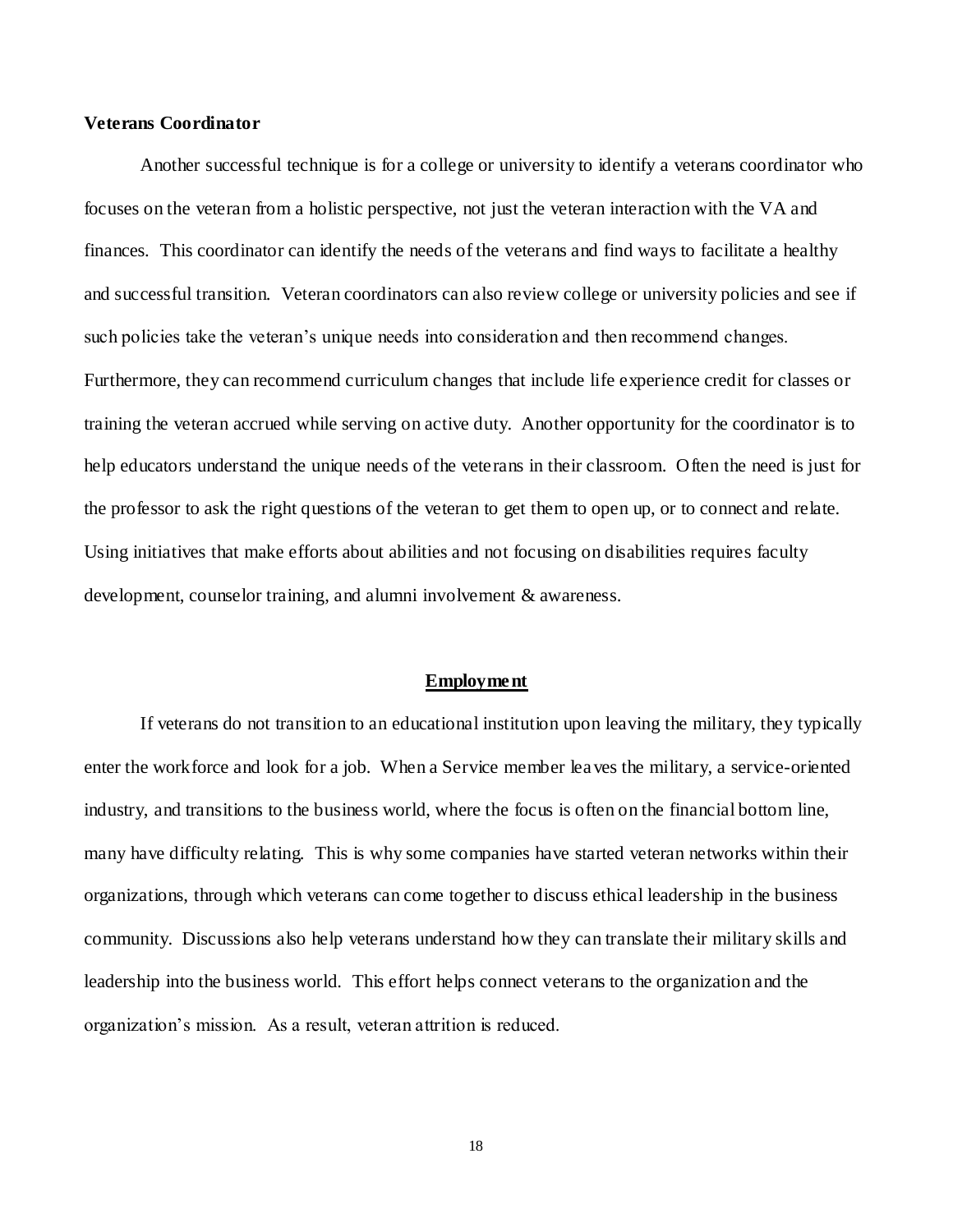# **Educate the Employer**

Part of the challenge, similar to the challenges being encountered at colleges and universities, is that there is a need to educate employers to understand veterans' unique needs and challenges. One of the first things a company should do is an assessment to understand how many veterans are already working for them and who they are. Many companies are shocked by the number of veterans already in, or not in, their organization. One company uses this opportunity to identify veterans, connect with them, and assign them as peer mentors for incoming veterans. Regardless of whether the mentor is a veteran or not, just having that personal connection can be invaluable during the transition period. Even organizations that are veteran friendly can benefit from reflecting on the way they treat this group of workers. Often companies put veteran issues in their diversity section, an organization that already handles issues focused on workers with special needs, gender issues, race issues, sexual orientation, etc. However, what this often fails to account for is veterans fall into those categories, veterans have special needs, veterans are difference races, veterans have various sexual orientations, etc. One of the more appropriate models is to ensure this remains a Human Resources mission or a corporate leadership responsibility. These recommendations are not about asking for special privileges, they are about connecting and accommodating so that the veteran or family member will thrive.

#### **Veterans Representation with the Chamber of Commerce**

Some Chambers of Commerce have developed an innovative solution by identifying a veterans' coordinator or even started a separate veterans' Chamber of Commerce. In smaller communities, the chamber may appoint a veteran coordinator to identify opportunities for veterans and look for ways to assist veteran-owned businesses. In larger communities, a veterans' Chamber of Commerce dedicated to serving just the needs of veteran-owned businesses may be appropriate. The methods these individual Chambers utilize can vary, but effectively bringing veteran-owned businesses together with non-veteran-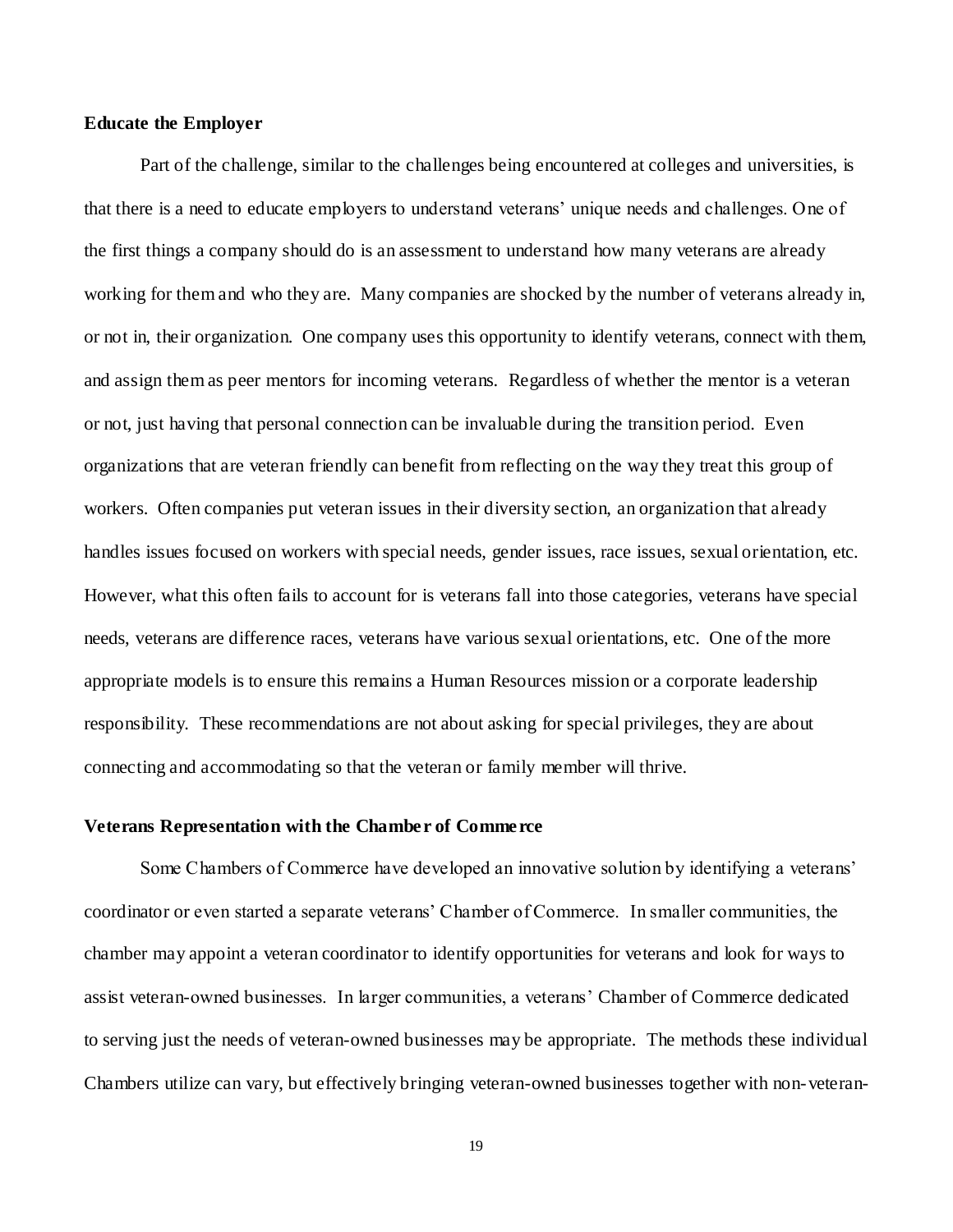owned businesses to foster commerce and assist in job growth benefits the veteran business, as well as the community as a whole.

## **Credentialing and Licensing**

The military invests quality training to Service members such as life-saving skills or even driving skills to support and win our nations wars. However, as these highly skilled Service members reintegrate into society, they are unable to transfer their skills to be employed on their expertise without being credentialed or licensed again. Veterans must start over and relearn skills that they have mastered while serving, which sets them back to be employed until they complete the credentialing and licensing courses. Organizations, such as organized labor, have taken initiatives to align military skills and assist transitioning veterans to apply their experience back into society quickly. Credentialing and licensing committees must participate in the discussion to ease or allow transferable skills to society. This allows those that have served a step-up to reaching their potential in society.

#### **Peer-to-Peer Health Care**

One of the most effective health care models involves peer-to-peer counseling as military members generally can relate to others who understand their experiences and day-to-day challenges. Depending on their specialty while serving in uniform, a Service member is part of a team or squad or some sort of unit where he or she has at least one or two friends with whom he or she can share everything. This bond formed through service, combat, and sacrifice, is like no other. That concept is still applicable, and useful, during transition and reintegration. Programs that encourage the gathering of military members in some forum have extraordinarily positive effects on their mental health and ability to achieve their full potential.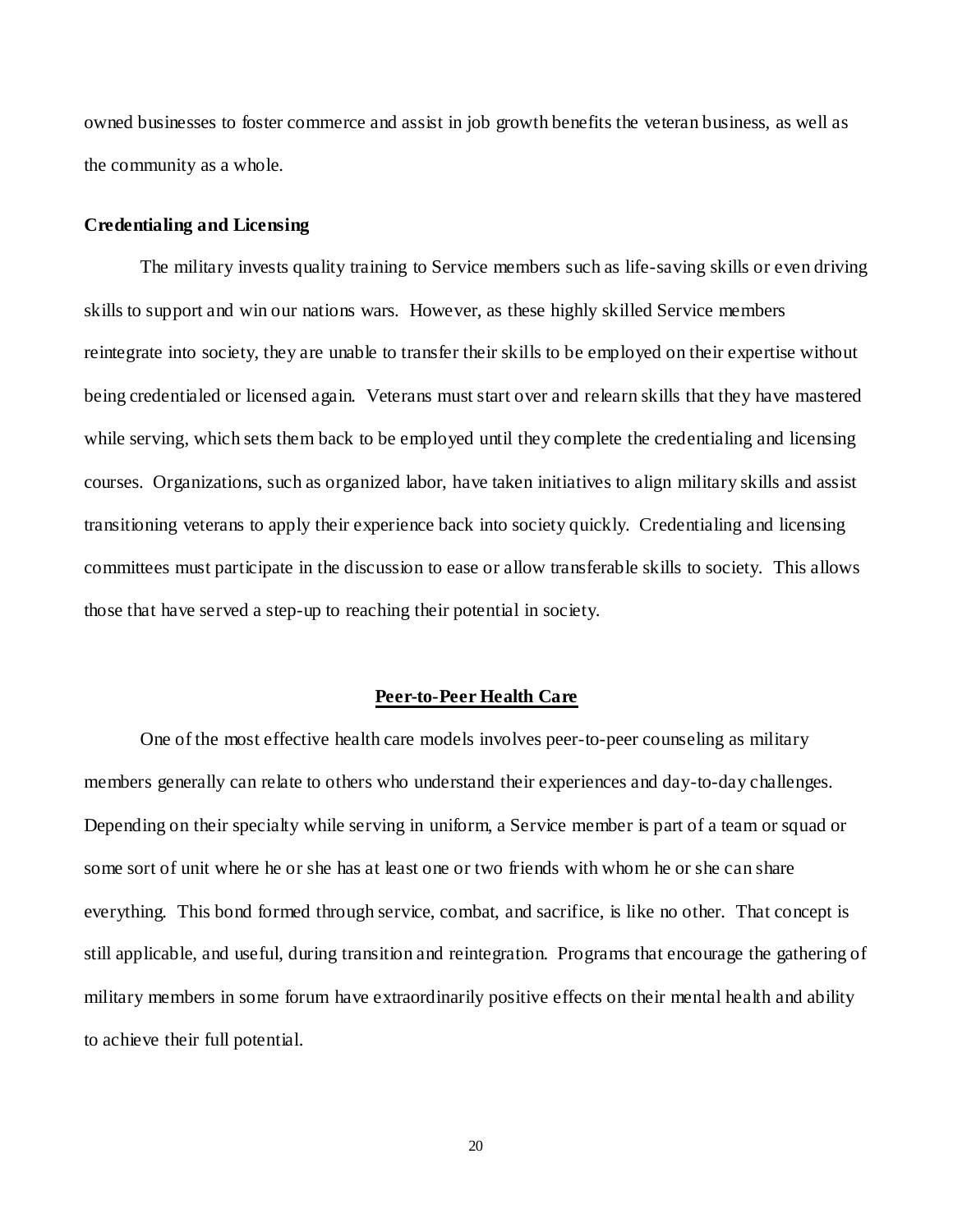Younger veterans are typically interested in healthy, active lifestyles and as a result, the best peer-to-peer models for them involve events with such a focus. Various models, whether they incorporate rock climbing, mountain biking, or hiking, other activities and recreations draw in the younger veteran. Without realizing it, they are forming bonds with fellow veterans and civilians interested in similar activities, discovering alternatives to drugs, alcohol and other depression-inducing forces, and, in turn, building a solid social support network. The peer-to-peer model works so well because a veteran is more likely to open up to another veteran, one with a shared understanding and shared experiences and not exclusive.

#### **Family Enrichment**

The family is the lifeline to the Service member. Although they are not standing on the frontlines, they are deeply involved in the war fighting effort. The family's participation in the reintegration and transition process is critical and essential to ensure improved quality of life for both the veteran and the families, and must be considered in the continuum of the holistic care. Many organizations focus on providing supportive services for the optimal development of children and families. Organizations like this commit to strong partnerships with family and community agencies and organizations to develop and provide programs that achieve the best results for children and families. The deliberate effort to support the children and families are essential to a veteran's reintegration process.

## **Additional Models for Sustaining the "Groundswell of Support"**

While the reintegration trinity of education, employment, and access to health care remains the base model for meeting the needs of veterans and their families and helping them achieve long-term quality of life, there are a few other efforts worth mentioning. The following sections are included to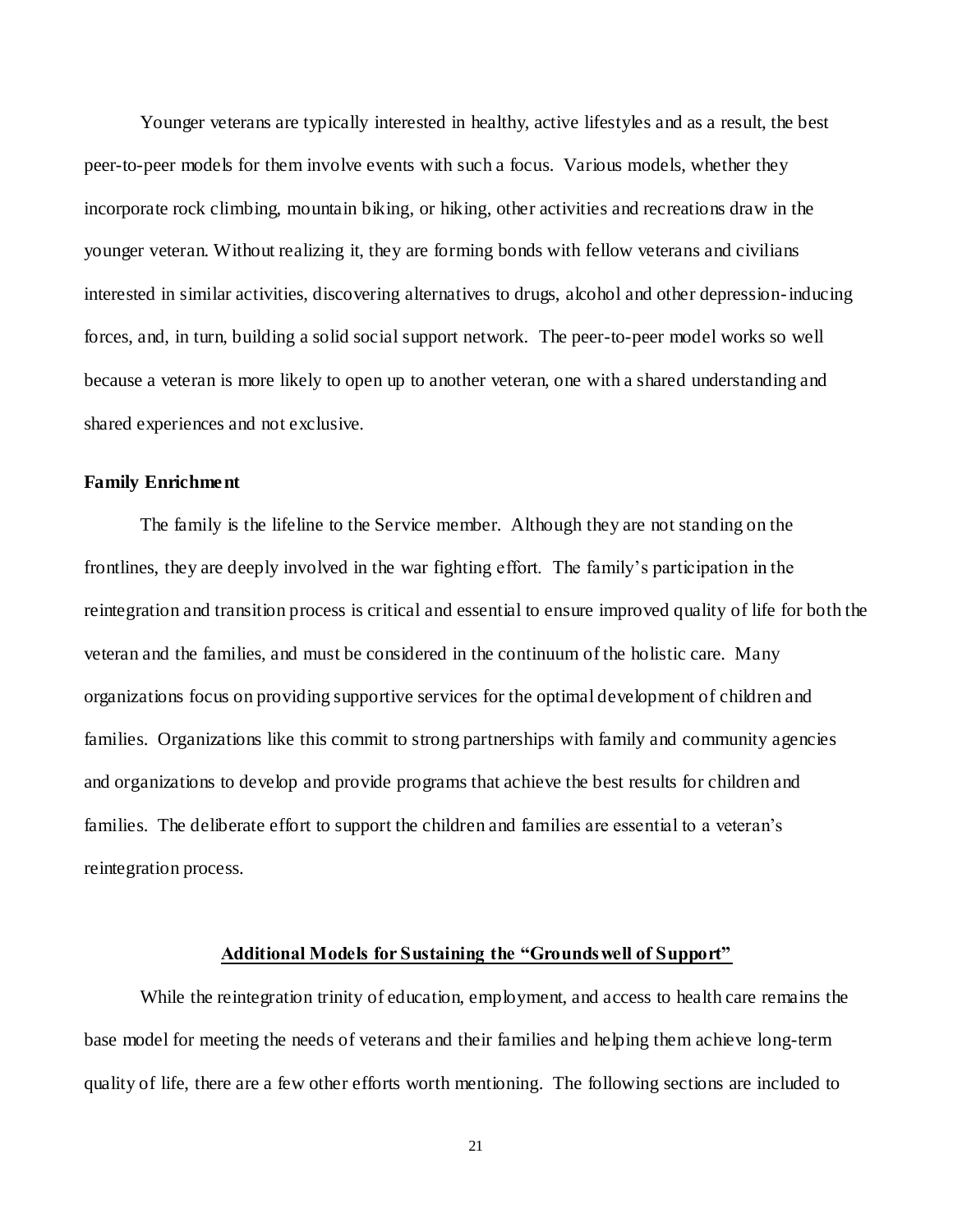ensure awareness of the power and impact these types of organizations are having with reintegration. With a better understanding of the following types of programs, other organizations will be able to utilize their resources in a more efficient manner to reach their objectives.

#### **Linking Donors to Needs - Web Portals**

Another opportunity is to expand collaboration and information sharing through web portals in a partner-centric approache to reduce costs, competition, and duplication of efforts. The basic fundamental of a web portal is to assist community organizations in helping veterans, Service members, and families to access the wide range of services and resources available to them during transition and community reintegration. Community organizations are encouraged to contribute information and resources to these portals as a way to expand their reach and effectiveness. Characteristics of successful web portals are that they are all encompassing, easy to use, reliable, and free to the user as well as the providing organization.

The ability to access resources at all levels, from local, to state, to nationwide, is critical. A web portal that limits available resources to only those of a local government or certain sector will simply not be as effective as one that includes all available resources and empowers the user to decide which to access. Portals should be simple and quick. A portal that is not simple to use or does not provide reliable information will also be ineffective; it needs to provide accurate information quickly in order to be effective and for the user to continue to use it. A web portal that limits access or requires the organization or user to pay fees significantly reduces effectiveness. For example, it might exclude some organizations because they will spend too much on advertising or administrative costs leaving little for actual assistance.

In addition to ease of use and reliability of site, it is important for web portals to focus on content development. While the pool of available resources is large and ever increasing, web portals must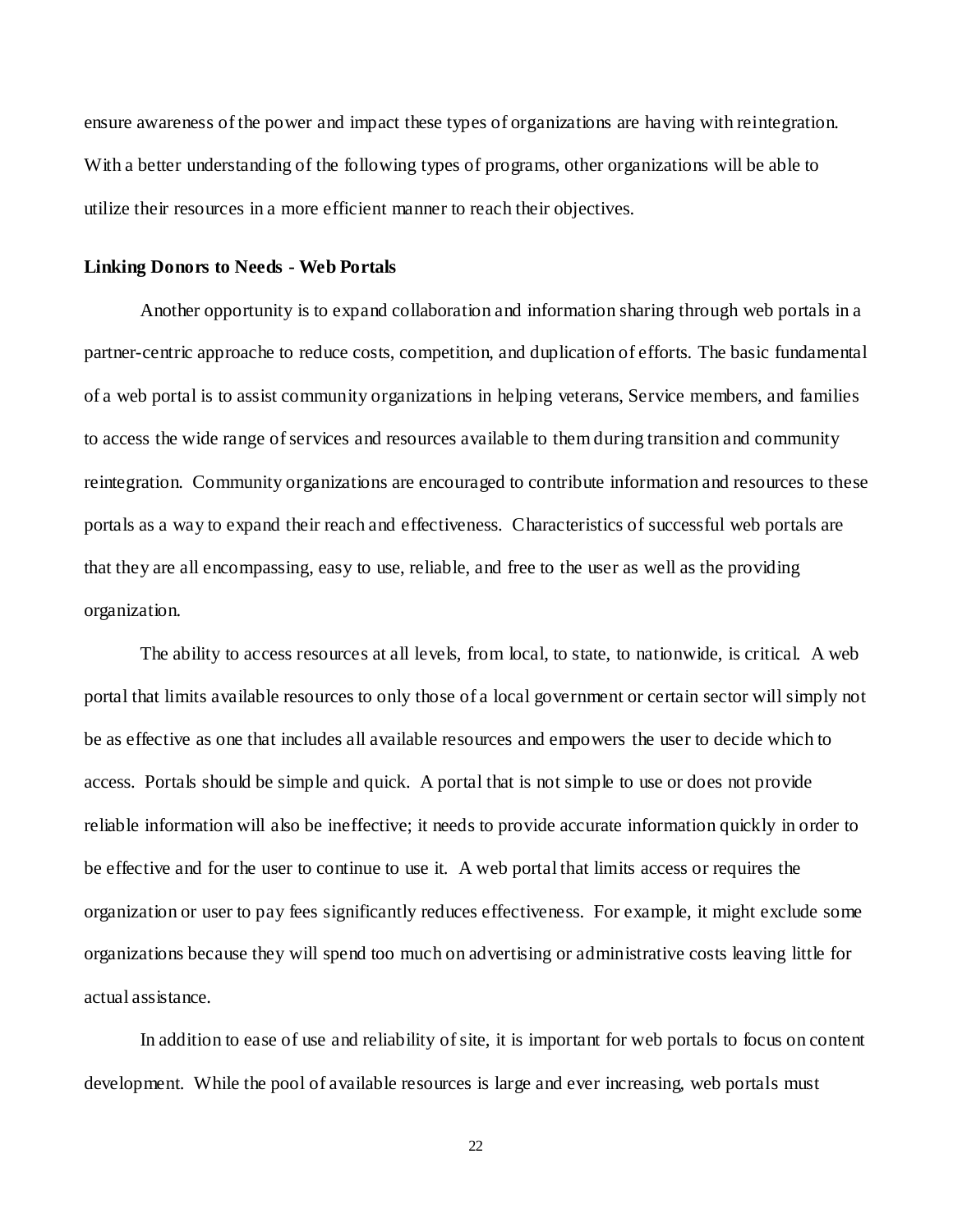ensure they are capturing these new sites, but even more importantly, that they are listing the quality sites. Sites need to not only be accurate and current, but they need to focus on capturing the effective organizations that are meeting the needs of our returning warriors. Along the same lines of development for CATs, education programs and veteran employment networks, web portals need to include all of those options and maintain current information to remain relevant.

# **Guerrilla Marketing Campaign**

Community public service announcement (PSA) campaigns drive awareness and influence action, while also encouraging individuals to seek assistance. The impact professional sports teams, celebrities, and major public organizations can have on the community through PSAs is powerful. The opportunity for some organizations to build public awareness of the needs of Service members, veterans, families, and families of the fallen is limitless. Consider the impact the National Football League and Yoplait yogurt have had for breast cancer awareness. These two organizations have taken a leading role in building public awareness for the need to get screened, and tested to support research, and to contribute to community organizations time and messaging. Professional sports teams, public organizations and private companies can do for veterans, families, and families of the fallen what the NFL and Yoplait have done for breast cancer awareness.

NFL players wear pink throughout October, and discussions in and out of stadiums routinely focus on breast cancer, creating heightened awareness. Similarly, during a different month, professional sports organizations could wear camouflage gloves and shoes, and swing a camouflage bat, or run with a camouflage ball. Coupled with a solid public relations campaign, this could have an equally powerful impact on building public awareness of veterans' needs. Yellow ribbons on cars that read "Support the Troops" are nice, but they could go further by informing the reader of a website, a web portal or an organization where they could learn more about how to help veterans in their community. This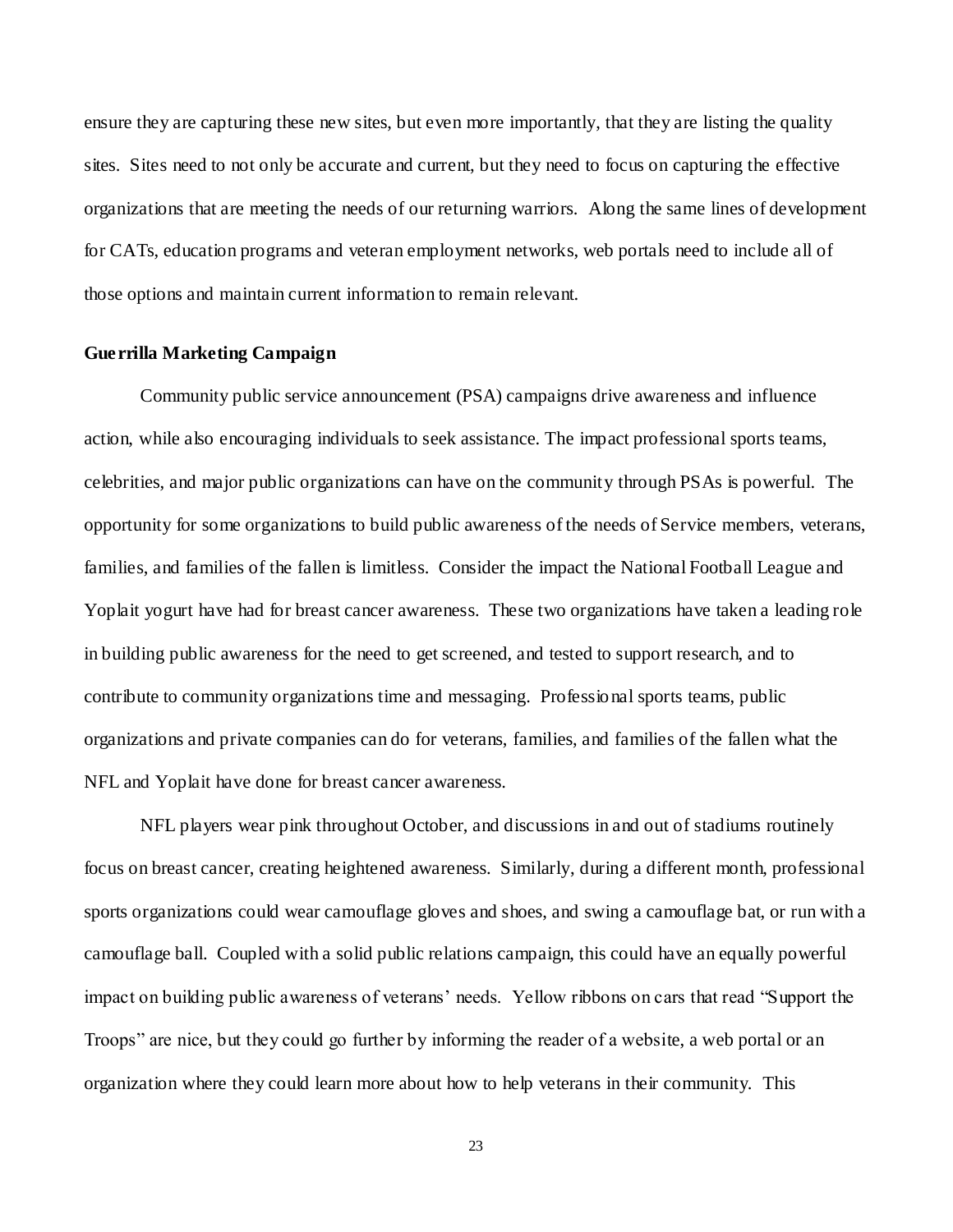campaign plan could have a significant impact to building public awareness and understanding that this is more than just about money or resources; it's about time and making a connection in order to ensure veterans achieve their full potential.

## **Veterans Treatment Courts**

 $\overline{a}$ 

Veterans and Service members experience life-changing events, some of which may cause them to lose focus, make small mistakes, and get into trouble with the law. The Veterans Treatment Court concept was started in 2008 in Buffalo, New York, to address the unique veteran needs; and the model has been duplicated in 73 other communities in 25 states so far.<sup>9</sup> There are two keys to the success of a Veterans Treatment Court: the judge and the mentors. A judge should understand the unique issues veterans and Service members face and the specialized treatment that may be needed as a result. The motto of some of the judges' is to avoid the same people, going to the same places, and doing the same things that landed them in the legal situation in which they find themselves. In addition to changing their behavior, ensuring the veteran is enrolled in the VA and connected to the available community resources is critical.

The second key to success is a system comprised of mentors who understand the veteran experience firsthand. Some Veterans Treatment Court mentors have served, others just want to help; but regardless of background, they offer trust, insight, and experience to younger veterans coming through the court system. Veterans Treatment Courts may require funding, but mostly they just require people to give of their time. However, reports of a very low recidivism rate and the cost-benefit analysis of one recuperated veteran alone clearly illustrate their financial success as well. These programs provide an effective model for addressing transgressions and are exceptional examples of the effect one can have when the individual makes, and sustains, contact with a veteran in need.

<sup>&</sup>lt;sup>9</sup> National Drug Court "Justice For Vets" available fro[m http://www.nadcp.org/JusticeForVets;](http://www.nadcp.org/JusticeForVets) internet; accessed 6 June 11.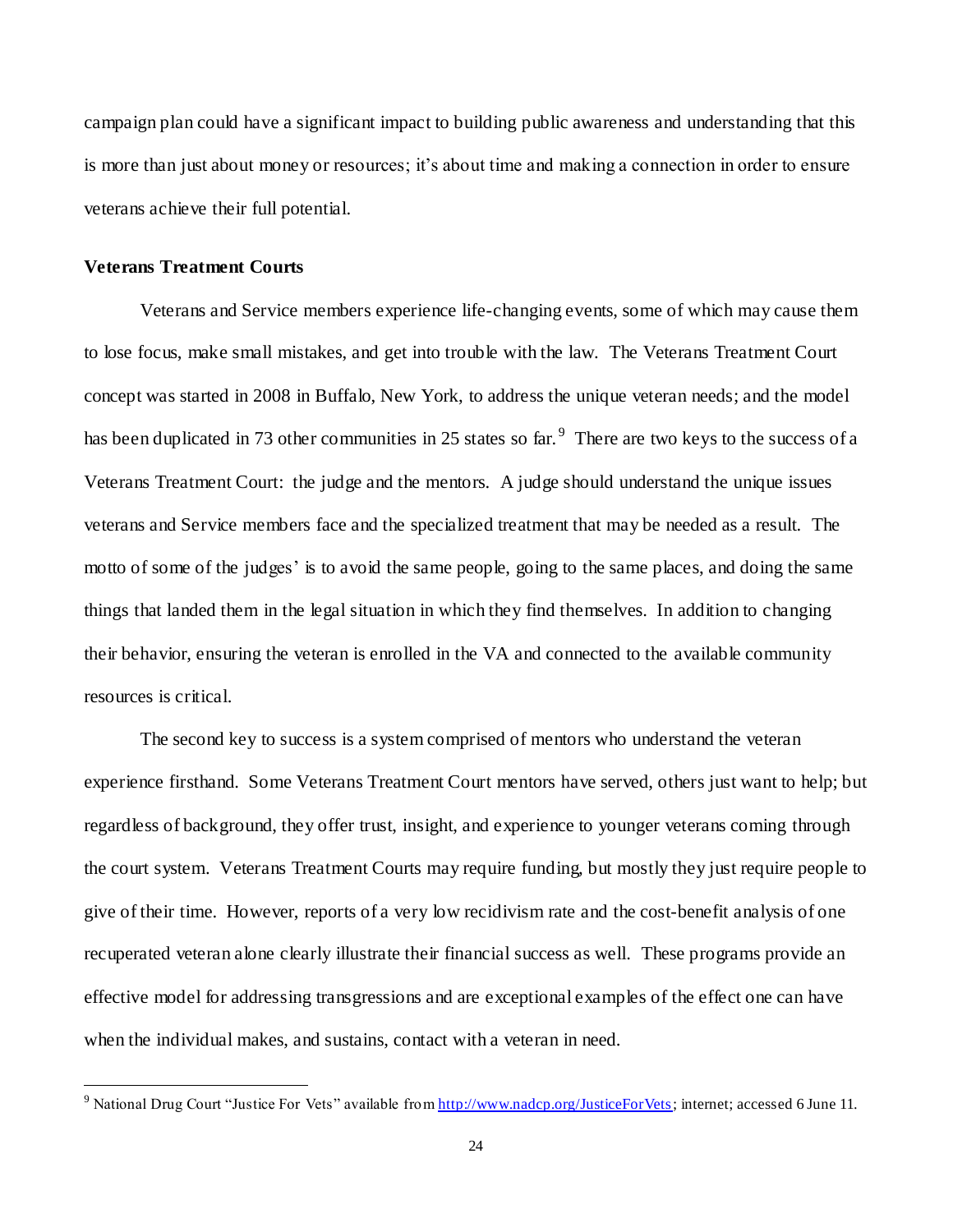# **Housing**

It is estimated that there are more than 107,000 homeless veterans on the streets every night, and that number does not include the number of veterans who live from couch to couch.<sup>10</sup> We must consider homeless veterans outside of the commonly understood sense of living on the street, under bridges, or in downtown mission. Rather, some are also living in their cars, or "couch surfing," living temporarily with friends or extended families.<sup>11</sup> Although there are organizations that aim to end homelessness, a noble goal, models that simply put a homeless veteran in a house are not sufficient. There is more to the battle against homelessness than just putting a roof over a veteran's head. Homelessness is often accompanied by some sort of substance abuse of alcohol, illegal drugs or prescription pharmaceuticals. Without treatment, a house only masks the deeper problem. The most successful programs combine drug and alcohol treatment with peer counseling or another program to address potential mental health needs as well. The veteran homelessness problem may be chronic, and without addressing the root cause of the problem, the fix will only be temporary. Community service providers linked to vocational rehabilitation, behavioral health support, education credentialing and licensing are critical to improving access and options to healthcare.

#### **Homelessness Prevention**

 $\overline{a}$ 

All Grant and Per Diem (GDP) programs, nearly 500 across the nation, are part of a local healthcentered, veteran service, delivery network; and, therefore, are ideally situated to serve as veteran service centers. Modifying existing initiatives to allow these programs the flexibility for a full-time staff to effectively serve the demand for assistance and to provide counseling, referrals, and other assistance to veterans in crisis will benefit long term solutions.

<sup>&</sup>lt;sup>10</sup> Veterans Affairs, Homeless Veterans; available at [http://www.va.gov/HOMELESS/index.asp;](http://www.va.gov/HOMELESS/index.asp) internet; accessed 6 June 2011.

<sup>&</sup>lt;sup>11</sup> US VETS, Addressing the Needs of Homeless Veterans of OIF/OEF/OND Conflicts; available a[t www.usvetsinc.org](http://www.usvetsinc.org/) internet, accessed on 8 Aug 2011.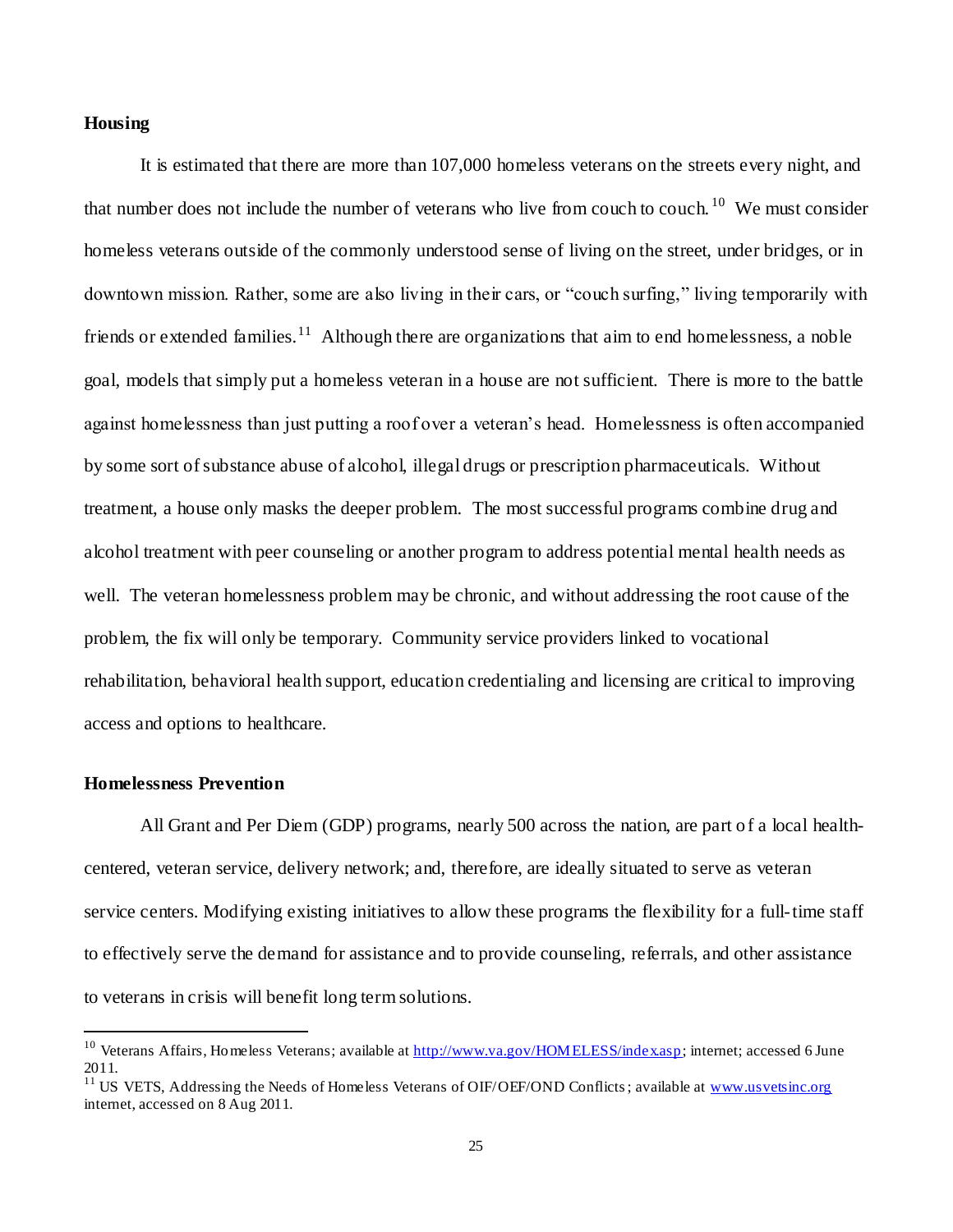Communities without a GPD program or Vet Center may consider applying for funding assistance to establish veteran service centers. Using a partner centric approach, the VA Medical Centers within the service area of these organizations could monitor assistance requests, referrals, and outcomes to evaluate the veteran service center's performance.

Organizations with programs that fund these service centers may be more effective if they incorporate the following to ensure a comprehensive and higher impact effort towards homelessness. Based on extensive discussion with leading executives in the homeless prevention sector, these initiatives must consider a wider spectrum of services such as:  $12$ 

- Provide transportation assistance to critical VA or community health services
- Provide mentors and/or follow-up counseling
- Provide scheduled on-site VA benefits counseling and application assistance
- Participate in local Continuum of Care process as verified veteran service providers
- Increase veteran access to housing through partnerships, effective referrals
- Demonstrate close relationships with DVOP/LVERs and job placement success
- Provide access to financial counseling/credit repair services
- Demonstrate strong partnership with county or other local Veteran Service Officers
- Provide referrals to affordable child care
- Provide referrals to legal assistance

 $\overline{a}$ 

 $12$  This comprehensive set of services is based on the discussions on September 30, 2011 between top executives in the homelessness sector (John Driscoll of the National Coalition of Homeless Veterans, Steve Peck of US VETS, Jack Downing of Solider On, Phil Landis of Veterans Village of San Diego) and ADM Mullen and selected staff.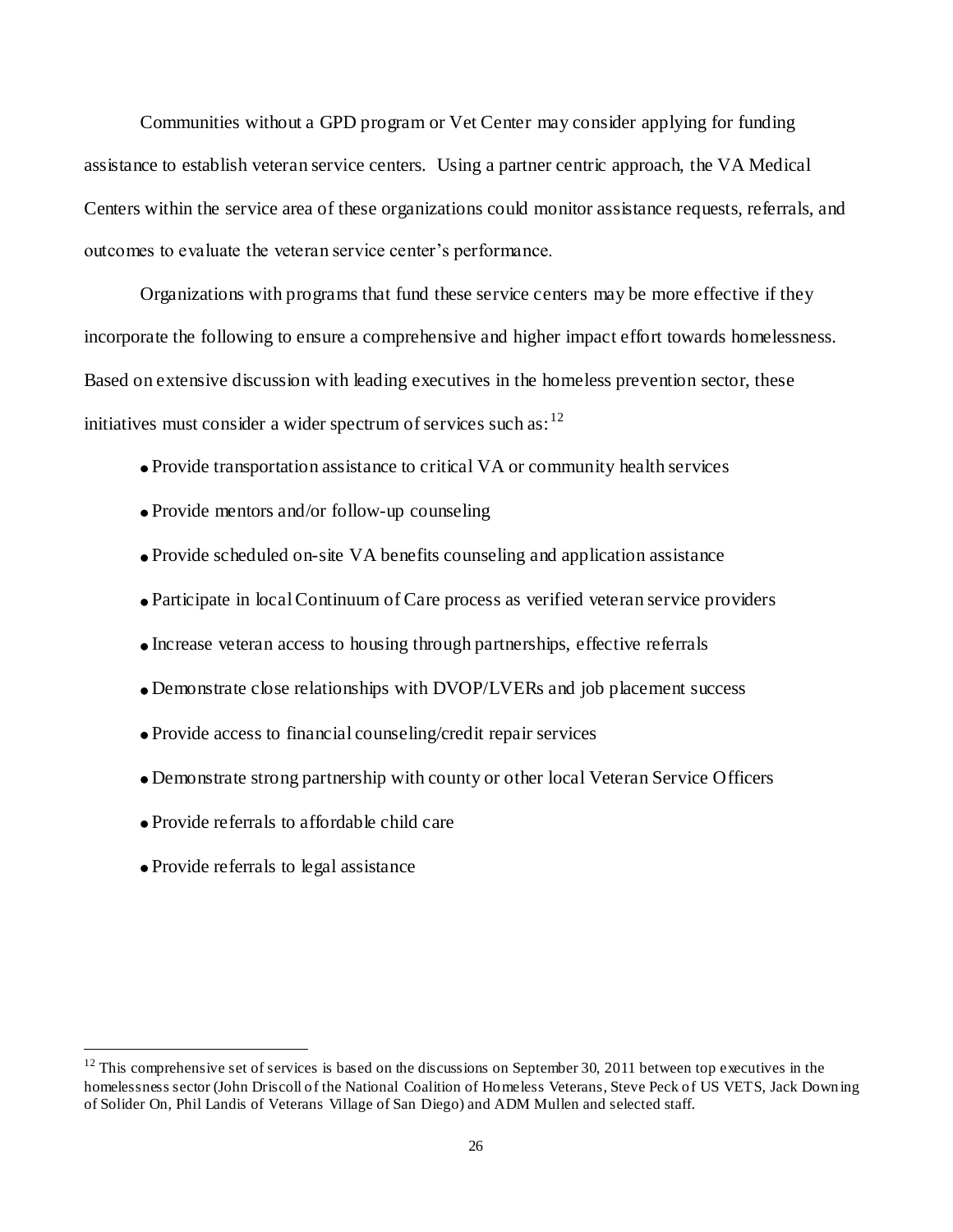#### **The Nation-wide Network of Support for Veterans and Families**

The core principles outlined in this paper are based on numerous conversations with leaders, scholars, and experts from the veteran, business, entertainment, financial, sports, education, health care, philanthropy, and faith-based communities. This paper recognizes that it is only through constant interaction and engagements with transitioning Service members, veterans, families, and families of the fallen that this information can be acquired and synthesized. Clearly, there is a need for organizations to remain connected and advised in which this paper offers the Nation-wide Network of Support for Veterans and their Families Model promoting this positive environment.

This model harnesses the synergy of partnership, networking, and collaboration through a flat organizational environment. With the understanding that there is a "Sea of Goodwill," the model applies the concept of aligning donors to better serve those who have served US. The goal of the model is to promote grassroots involvement through building public awareness, encouraging community involvement, and promoting



community services. Through these goals and a supportive environment for communities to become more involved, a "Groundswell of Support" emerges, as networks of communities based on partnercentric views will continually develop grassroots solutions throughout the nation. The communitybased solutions ultimately avoid the bureaucratic obstacles to support those that have served US.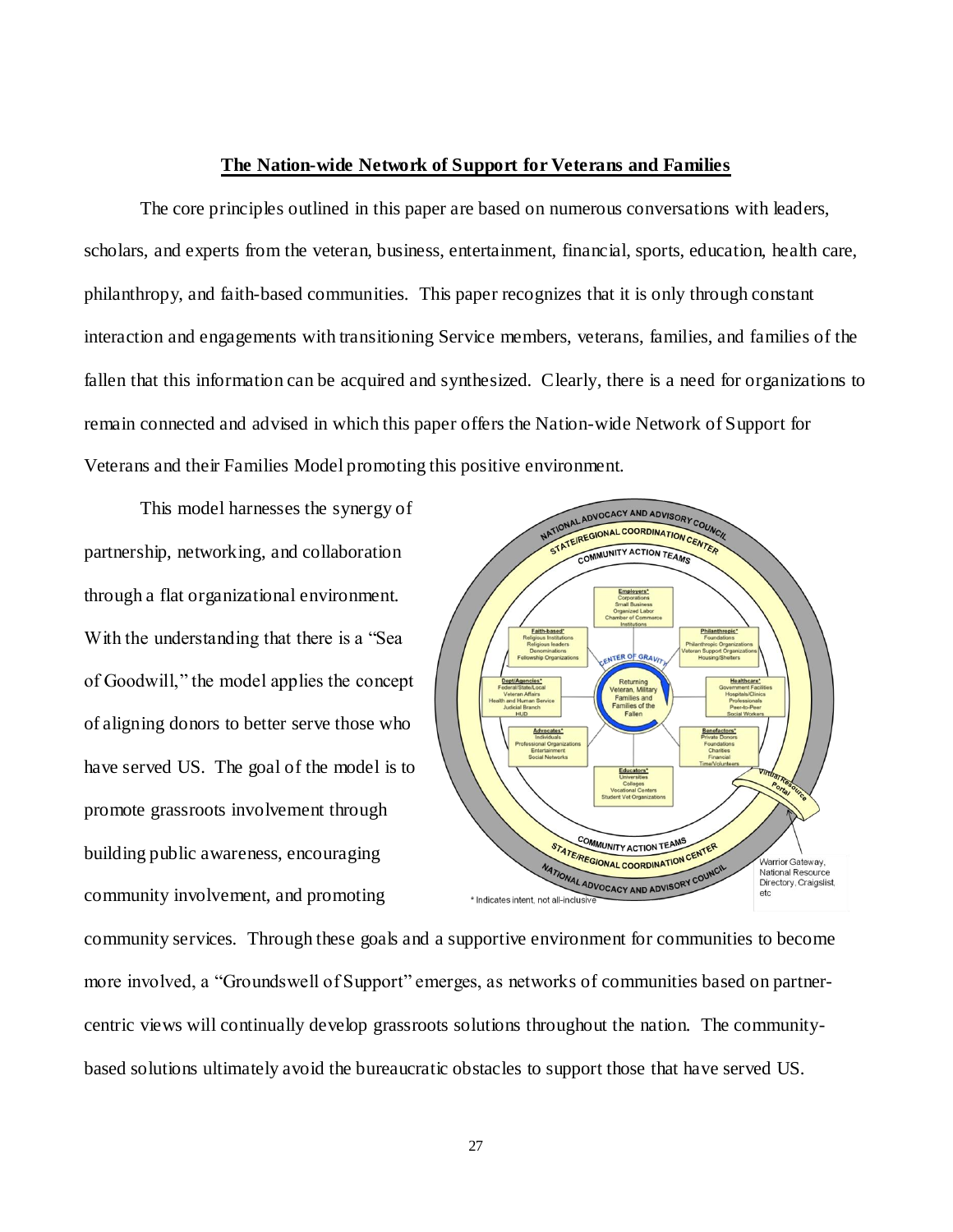Three functional layers assist in governing these networks of communities and institutionalize that the center of gravity is the connections at the community level to provide a comprehensive service to our heroes (bottom up approach). First, Community Action Teams are established to meet the needs, connect organizations, and harness resources at all levels. Second, the State/Regional Coordination Center further connects CATs, aligns goals and resources, and advocates their efforts to the national level. Finally, the National Advocacy and Advisory Council facilitates public/private partnership, advocates for both donors and those with needs, advises decision makers and the independent organizations that assist in these efforts. The functions of the model promote grassroots initiatives as each community and heroes are unique on their situation.

# **Conclusion**

There are Service members, veterans, families, and families of the fallen living in all communities across the country, and they need support. Outlined in this paper are just a few of the ways individuals and organizations can have a dramatic impact on the lives of our warriors and their families. Cookie cutter solutions will not meet all the needs of our returning warriors and their families. Nor can government solve all the problems outlined in this paper or be the only ones to provide solutions. Only through a dedicated effort on the behalf of civilian communities across the country will we be successful in reintegrating our warriors and their families. Programs and organizations are having a positive impact when they do one, if not all three, of the following: 1) Build public awareness; 2) Encourage community involvement; and 3) Promote community services for returning veterans, families, and families of the fallen. Working toward these three goals clearly communicates a pledge of appreciation for today's veterans, families and families of the fallen, as well as those of tomorrow, and will have a lasting effect on all achieving their capacity for greatness.